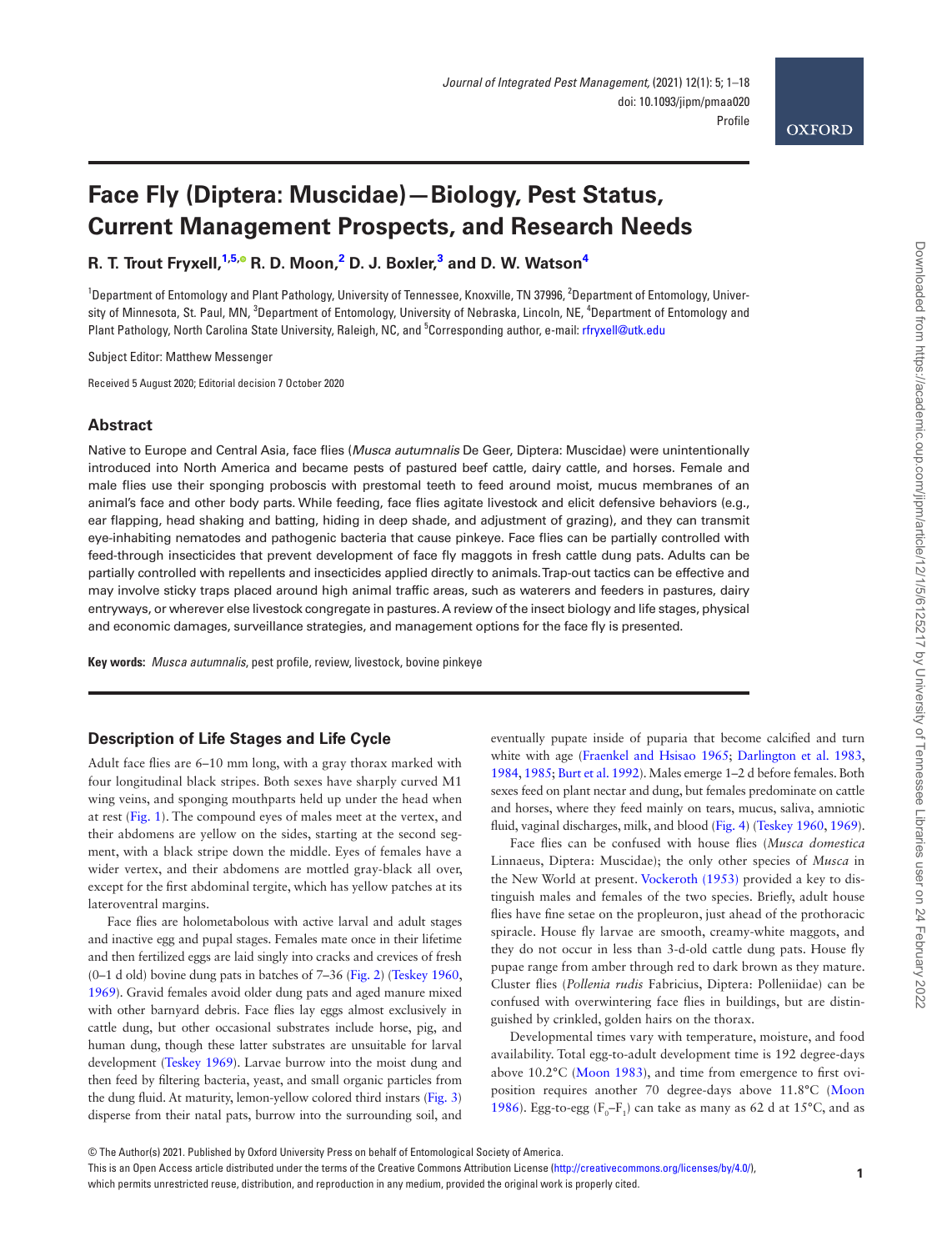

<span id="page-1-0"></span>**Fig. 1.** Face fly females (6–10 mm) have a dull gray thorax with four thoracic stripes ([Williams 2009](#page-17-6)) and sponging mouthparts used to ingest fluids. The female (left) has a wider vertex between compound eyes, and darkly checkered abdomen that is gray-black, except for the first abdominal tergite which has yellow patches at its lateroventral margins. The male (right) has a shiny black thorax, a narrower vertex, and a bright golden abdomen starting at the second segment with one black stripe down the middle. Both sexes have a sharply curved M1 wing vein (arrows), characteristic of *Musca* spp., and distinctive tufts of setae on alary sclerites ventral to wing bases and tiny setae ('hairs') between the 1st thoracic spiracle and the head [\(Loomis et al. 1971](#page-15-5)). Photo credit: Matt Bertone.



**Fig. 2.** Face fly eggs (left) with distinctive brown respiratory stalks are inserted stalk up in dung pat surface. First instars (right) hatch and burrow deeper into the dung. Photo credit: Matt Bertone.



<span id="page-1-2"></span>**Fig. 3.** Left to right, bright yellow third instar (6–10 mm), yellow prepupa, and white calcified puparium with pupa inside. Larvae have pointed mouth hooks on head end. Posterior ends have back-to-back D-shaped spiraclular plates with sinuous peritremes visible throughout larval-pupal metmorphosis. Photo credit: Matt Bertone.

few as 11 d at 35°C, though all life stages will cease development if temperatures are below their developmental temperature threshold (11.8°C). Depending on weather, numbers of generations per year can range from 3 to 4 in northern latitudes to as many as 12 in their southern range. Significant face fly mortality occurs in the immature stage before they reach the adult stage ([Valiela 1969](#page-17-3)). Heat, dry weather, and predatory beetles kill eggs and larvae, competition with other dung feeding insects also kills larvae, and parasitic beetles

<span id="page-1-1"></span>and wasps kill larvae and pupae [\(Valiela 1969\)](#page-17-3). Mortality is greater where dung is dry [\(Bay et al. 1969,](#page-12-0) [Meyer et al. 1978a](#page-15-0)) and cattle are fed a grain-rich diet [\(Meyer et al. 1978b,](#page-15-1) [Grodowitz et al. 1987\)](#page-14-1). The average female face fly lives 11 d as an adult, and can complete 2–3 gonotrophic cycles ([Krafsur and Moon 1997\)](#page-15-2).

In late summer and early autumn, newly emerged adults and develop into a state of diapause by growing their fat body and ceasing development. This facultative diapause occurs when they experience cool temperatures and shorter photoperiods earlier as larvae and pupae ([Stoffolano and Matthysse 1967,](#page-17-4) [Valder et al. 1969](#page-17-5), [Read and](#page-16-2) [Moon 1986](#page-16-2), [Krafsur et al. 1999](#page-15-3), [Fowler et al. 2015\)](#page-14-2). Diapausing adults are not attracted to host cattle; rather, they feed only on flowers and other extra floral sugar sources ([Teskey 1969\)](#page-17-1). During the onset of diapause, both sexes aggregate on sunny sides of natural and man-made structures and work their way into cracks and crevices where they eventually spend the winter. Adults shelter in areas such as attics, lofts, and tree cavities, or even potentially below the ground or ice, until temperatures are consistently warm enough to draw them out anew in the spring ([Krafsur and Moon 1997](#page-15-2)). In spring, survivors emerge and mate, females find and feed on hosts, and eventually oviposit to begin the next grazing season's population [\(Krafsur](#page-15-3) [et al. 1999](#page-15-3), [b](#page-15-4)). Diapausing flies can survive fluctuating temperatures of −8 to 8°C for months as opposed to weeks in non-diapausing flies [\(Rosales et al. 1994\)](#page-16-3). Additionally, diapausing flies can survive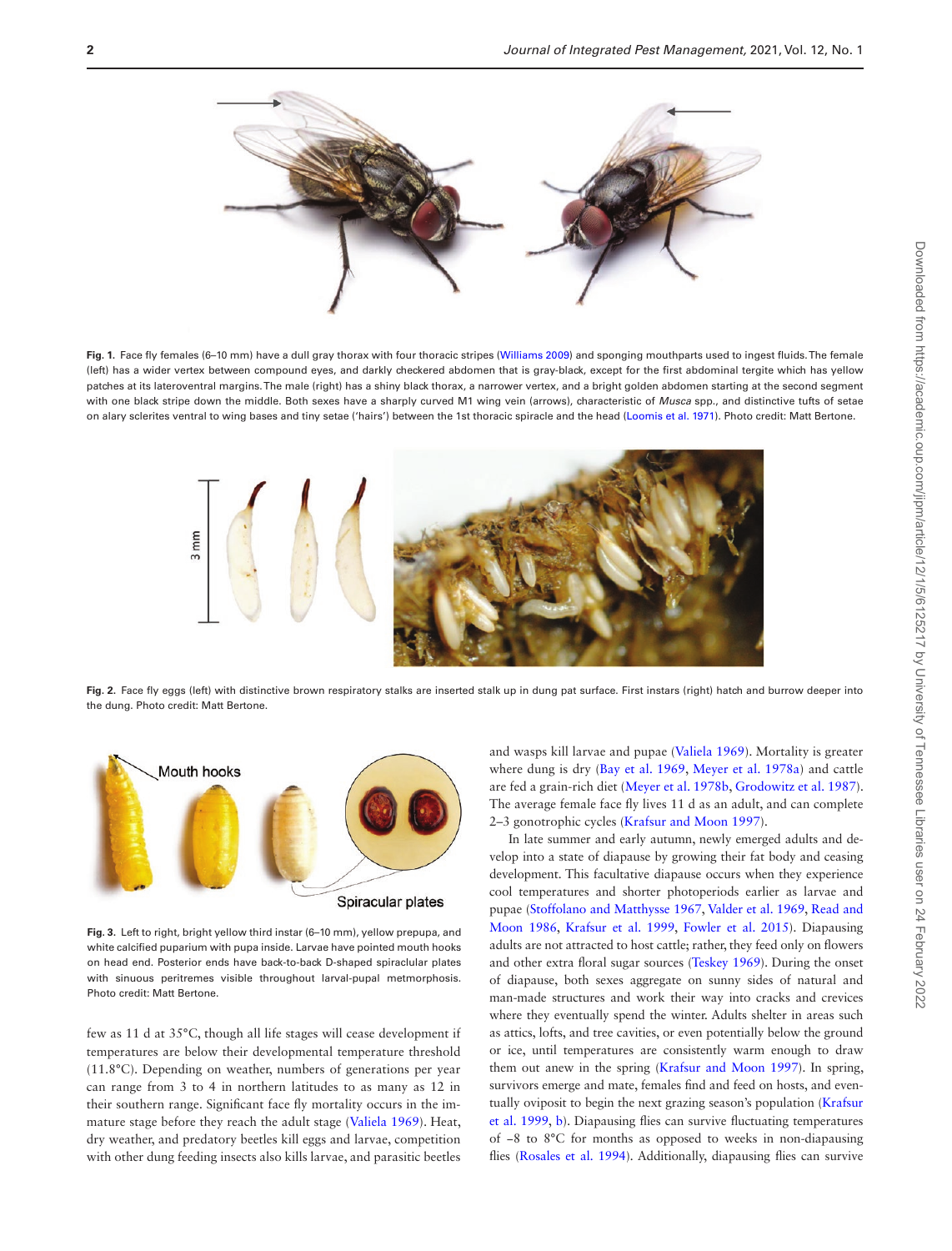sub-zero temperatures for a few hours as opposed to a few minutes in non-diapausing flies [\(Rosales et al. 1994\)](#page-16-3).

# **Geographic Distribution**

Face flies are native to Europe and Central Asia but were discovered in the 1950's in Nova Scotia and New Jersey [\(Vockeroth 1953](#page-17-2)). It is reported the North American population was discovered in Nova Scotia and likely originated from western Europe [\(Bryant et al. 1981,](#page-13-4) [Krafsur](#page-15-6) [and Black 1992](#page-15-6), [Cummings et al. 2005\)](#page-13-5). Since its discovery, populations established and spread west across North America [\(Krafsur and](#page-15-2) [Moon 1997\)](#page-15-2), and are now a concern to cattle and horse owners from New England through the Pacific Northwest, and to a southern limit at approximately 35°N [\(Fig. 5\)](#page-2-1). Current explanations for the lack of face flies in the southern United States (e.g., Florida, Texas, southern California) include host distribution and climate, but neither explanation truly explains this phenomenon ([Krafsur and Moon 1997](#page-15-2)).

# **Effects on Host Animals**

Face flies cause direct and indirect damage as well as peripheral effects to host cattle and horses ([Williams 2009](#page-17-6)). Direct damage results from contact between a pest and its host and includes direct injury to skin and other host tissues through bites, allergies or myiasis, as well



**Fig. 4.** Face flies feeding on the eyes and facial secretions of a horse, cow, and calf. Horse photo by Kelly Loftin, cattle photos by H. J. Meyer.

<span id="page-2-0"></span>

<span id="page-2-1"></span>**Fig. 5.** Current distribution of face fly in the United States and Canada. Adapted from [Krafsur and Moon \(1997\).](#page-15-2)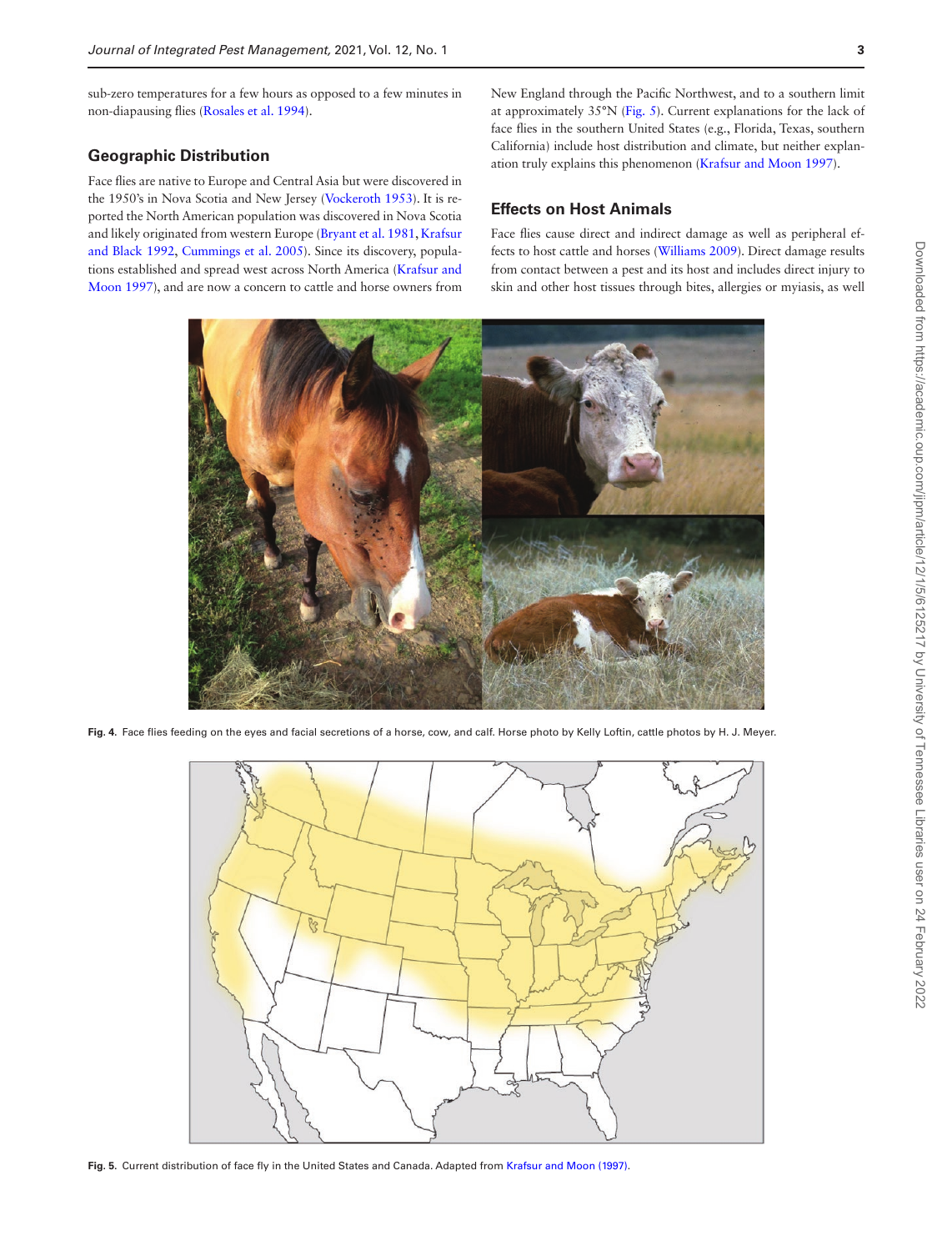|                                                         |                                                                             |                                                                                                            | Table 1. Pathogens transmitted by the face fly along with associated disease, symptoms, hosts, locality, and effects |                         |                                                                                      |                                                        |
|---------------------------------------------------------|-----------------------------------------------------------------------------|------------------------------------------------------------------------------------------------------------|----------------------------------------------------------------------------------------------------------------------|-------------------------|--------------------------------------------------------------------------------------|--------------------------------------------------------|
| Common name                                             | Scientific name                                                             | Pathogen(s)                                                                                                | Symptoms                                                                                                             | Host(s)                 | Locality                                                                             | Untreated effects                                      |
| Brucellosis <sup>a</sup>                                | <b>Brucellosis</b>                                                          | (Schmidt) Meyer<br><b>Brucella</b> abortus<br>& Shaw                                                       | Profuse sweating, fever, joint/<br>muscle pain                                                                       | Cattle Fetuses          |                                                                                      | Abortion, Arthritis                                    |
| Eyeworms <sup>b</sup>                                   | Bovine and Equine Thelaziasis                                               | Henry T. skrjabini Erschow,<br>Thelazia gulosa $\operatorname{Raillet}$ &<br>$T.$ lacrymalis $^{\rm Gurl}$ | and eyes, IBK-like symptoms<br>'Worms' infesting tear ducts                                                          | Cattle and Horses       | North America                                                                        | IBK                                                    |
| Green-muscle<br>Disease <sup>a</sup>                    | Hemorrhagic Bovine Filariasis                                               | Parafilaria bovicola Tubangui                                                                              | Dermal and subcutaneous le-<br>sions ('bleeding points')                                                             | Cattle                  | South Africa, Sweden, France,<br>northern Africa, Rumania,<br>India, the Philippines | Death                                                  |
| $\text{IBR}^c$                                          | Rhinotracheitis<br>Infectious Bovine                                        | Virus                                                                                                      | IBK-like symptoms                                                                                                    | Calves; yearling cattle |                                                                                      | IBK                                                    |
| Mastitis <sup>c</sup>                                   | Mastitis                                                                    | Trueperella (formerly Coryne-<br>bacterium) pyogenes (Glage)                                               | Inflamed utter tissue (swelling,<br>redness, hardness, pain)                                                         | Lactating Cattle        |                                                                                      | watery milk; loss of teats<br>Pain; clotted, flaky, or |
| Pinkeye or<br>$\text{IBK}^{b,d,e}$                      | Keratoconjunctivitis<br>Infectious Bovine                                   | Moraxella bovis M. bovoculi<br>Mycoplasma spp.                                                             | ation, opacity, and lacrima-<br>Photophobia, corneal ulcer-<br>tion                                                  | Calves; yearling cattle | World-wide                                                                           | Temporary-permanent<br>blindness; scarring             |
| Allergens <sup>1</sup>                                  |                                                                             |                                                                                                            |                                                                                                                      | Humans                  |                                                                                      |                                                        |
| "Krafsur and Moon (1997).                               | Species author(s) and lettered journal references are listed in superscript |                                                                                                            | above the species or common name.                                                                                    |                         |                                                                                      |                                                        |
| <sup>b</sup> Pickens and Miller (1980).<br>Hall (1984). |                                                                             |                                                                                                            |                                                                                                                      |                         |                                                                                      |                                                        |
| ${}^{d}$ Brown et al. (1998).                           |                                                                             |                                                                                                            |                                                                                                                      |                         |                                                                                      |                                                        |
| $\degree$ O'Connor et al. (2012).<br>Moon (2019).       |                                                                             |                                                                                                            |                                                                                                                      |                         |                                                                                      |                                                        |

<span id="page-3-0"></span>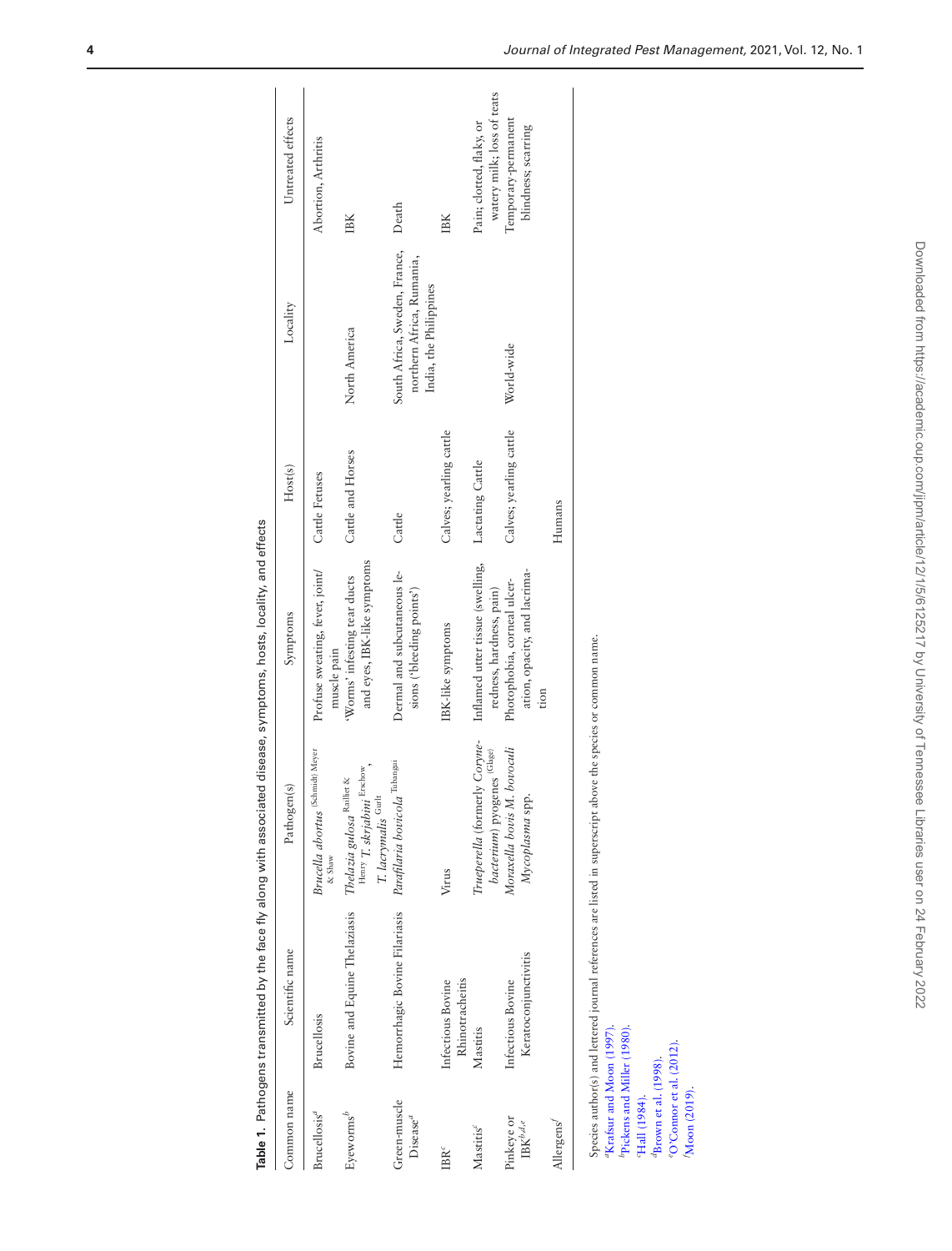as behavioral and physiological responses to irritation (e.g., reduced fertility, growth, and lactation). Indirect damage results from diseases caused by fly-transmitted pathogens, such as bacteria and nematodes that cause eye injury and disfigurement. Lastly, peripheral effects result from increased pest management expenses that ultimately increase production costs, negatively affect non-target organisms, or result in policy changes and quarantines imposed by regulatory agencies.

Face flies cannot pierce skin, so they cannot feed on blood directly; however, their mouthparts have prestomal teeth that can rasp, scrape, and penetrate the conjunctivae of host eye tissues triggering tear production [\(Broce and Elzinga 1984\)](#page-13-7). Both sexes have sponging mouthparts that imbibe plant nectar and fluids from eyes, faces, and other body orifices. One to five face flies per eye per day can cause serious ocular lesions that mimic the symptoms of bovine pinkeye ([Brown and Adkins 1972,](#page-13-8) [Shugart et al. 1979\)](#page-16-7). Such mechanical damage, whether sustained by face fly mouthparts, dust, weed, pollen, or excessive sunlight, predisposes the eye for infection, and increases epithelial discharges ([Shugart et al. 1979](#page-16-7), [Arends et al.](#page-12-1) [1982\)](#page-12-1). Fly feeding also prompts animals in pasture and rangeland to exhibit a variety of defensive behaviors, including head throws, tail flicks, and bunching together with their heads inwards to avoid attacking flies ([Schmidtmann and Valla 1982,](#page-16-8) [Woolley et al. 2018\)](#page-17-7).

Besides being irritants, face flies also transmit pathogens that indirectly damage beef and dairy cattle [\(Shugart et al. 1979;](#page-16-7) [Berkebile](#page-12-2) [et al. 1981](#page-12-2); [Gerhardt et al. 1981;](#page-14-4) [Arends et al. 1982](#page-12-1), [1984](#page-12-3); [Glass](#page-14-5) [et al. 1982;](#page-14-5) [Glass Jr. and Gerhardt 1984](#page-14-6); [Hall 1984;](#page-14-3) [Cheville et al.](#page-13-9) [1989;](#page-13-9) [Coleman and Gerhardt 1989](#page-13-10); [Johnson et al. 1991](#page-14-7)) ([Table 1](#page-3-0)).

#### Bacterial Transmission

The face fly mouthparts are particularly suited for sucking up fluids. The labellum is composed of a pair of labellar lobes covered with pseudotrachea (striations) to channel liquids into the oral opening surrounded by prestomal teeth [\(Broce and Elzinga 1984](#page-13-7)). Surfaces of fly mouthparts, bodies, legs, and tarsi (or 'feet') can be contaminated with bacteria that remain viable for hours, and once ingested, up to 3 d in the fly alimentary tract [\(Glass et al. 1982](#page-14-5); [Glass and Gerhardt](#page-14-8) [1983,](#page-14-8) [1984\)](#page-14-6). While the fly is capable of harboring bacteria, evidence suggests that the primary means of transmission is mechanical.

Infectious bovine keratoconjunctivitis (IBK), also known as pinkeye, is a common but preventable eye disease of cattle caused primarily by *Moraxella bovis* (Hauduroy), *M. bovoculi*, and *M. ovis* (Lindqvist) [\(Broce and Elzinga 1984](#page-13-7), [Hall 1984,](#page-14-3) [O'Connor et al.](#page-16-5) [2012,](#page-16-5) [Loy and Brodersen 2014](#page-15-7), [Angelos 2015\)](#page-12-4). Clinical signs of IBK are excessive lacrimation, inflammation of the eye, conjunctival edema, corneal opacity, and ulceration ([Postma et al. 2008](#page-16-9), [Alexander 2010,](#page-12-5) [Angelos 2015\)](#page-12-4). Animals with IBK may exhibit weight loss, impaired vision, eye disfigurement, and blindness. These gram-negative bacteria enter the eye using pilin proteins to attach to the eye and cytotoxins to erode the cornea. Commercial and autogenous IBK vaccines are promoted for disease prevention ([Angelos](#page-12-6) [et al. 2007,](#page-12-6) [2010](#page-12-7)). Some of these vaccines target the pilin protein attachment to the eye but are unable to effectively protect cattle from disease ([Cullen et al. 2017,](#page-13-11) [O'Connor et al. 2019\)](#page-15-8). Both *M. bovis* and *M. bovoculi* have been isolated from bovine eyes in the absence of IBK symptoms, suggesting there are gaps in our understanding of these bacteria in the epidemiology of IBK.

Face flies transmit *M. bovis* by regurgitating droplets from the foregut and midgut, by externally contaminated mouthparts, legs, and tarsi [\(Steve and Lilly 1965,](#page-17-8) [Berkebile et al. 1981](#page-12-2), [Glass et al.](#page-14-5) [1982,](#page-14-5) [Glass and Gerhardt 1984](#page-14-6)). Although the face fly can spread *M. bovis* from animal to animal, the relatively short residency of the bacteria, as well as absence of the causative agent in the hemolymph, indicate that this species does not propagate in the fly [\(Glass et al.](#page-14-5) [1982\)](#page-14-5). The pathogen does not overwinter in the fly, and the herd is the likely source of contamination [\(Steve and Lilly 1965,](#page-17-8) [Alexander](#page-12-5) [2010\)](#page-12-5). The prevalence of *M. bovis* in flies was shown to be 1–9% when detected with culturing techniques ([Berkebile et al. 1981](#page-12-2), [Gerhardt et al. 1981](#page-14-4)), but it is likely greater with more sensitive and specific molecular methods currently available ([Nayduch et al. 2019\)](#page-16-10).

Economic losses associated with IBK include weight loss, culling infected animals, fly control, pinkeye treatment, labor costs, and reduced cattle prices for unthrifty animals [\(Sinclair et al. 1986\)](#page-17-9). IBKassociated losses are estimated to exceed \$150 million in beef and dairy systems and are prevalent in young cattle [\(Hansen 2001](#page-14-9)). Purebred Hereford and Angus X Hereford crossbred cattle, which have mostly white faces, are more susceptible to IBK than Brahman, Boran, and Tuli crossbreeds ([Snowder et al. 2005](#page-17-10)). Calves lose between 5 and 8 kg (2.2–17.6 lbs) and 16–29.5 kg (35.3–65 lbs) in singular and double-eye infections, respectively [\(Hall 1984\)](#page-14-3), although single-eye infections are threefold more frequent ([Slatter et al.](#page-17-11) [1982a\)](#page-17-11). These losses become significant, considering that 8–50% of farmers report having annual infections of herds ([Cheng 1967](#page-13-12), [Harris et al. 1980,](#page-14-10) [Webber and Selby 1981](#page-17-12), [Sinclair et al. 1986](#page-17-9), Martin et al. 2019). To monitor bovine pinkeye, typical signs include excessive tears, excessive blinking, opaqueness, photophobia, lesions, and squinting or involuntary eye closure ([Hall 1984,](#page-14-3) [Brown](#page-13-6) [et al. 1998](#page-13-6)). [Figure 6](#page-4-0) illustrates the progression of bovine pinkeye infection.

Brucellosis is caused by several strains of gram-negative bacteria in the genus *Brucella* (Rhizobiales: Brucellaceae) [\(Seleem et al.](#page-16-11) [2010\)](#page-16-11). *Brucella abortus* (Schmidt) Meyer and Shaw is a blood-borne pathogen infecting cattle and humans. In cattle, *B. abortus* causes fetal abnormality and abortion, and there is no vaccine. Elk and



<span id="page-4-0"></span>**Fig. 6.** Progression of infectious bovine keratoconjunctivitis (IBK) or bovine pinkeye disease. (A) Face flies feeding on face of cow. (B) Stage I IBK infection presents with slight corneal opaqueness. Note the inner eyelid (conjunctiva) is not red or inflamed. (C) Stage II IBK infection presents with an opaque eye with surrounding tissues inflamed and excessive tear production. Note face flies feeding on tears. (D) Stage III IBK infection presents the eye with a corneal perforation where a bulging or elongated eye structure forms that leads to eventual rupture and permanent scarring. (E) Stage IV IBK infection clinical sign includes corneal ulceration, where a raised lesion disrupts the eye shape and membrane. Photos by John Angelos.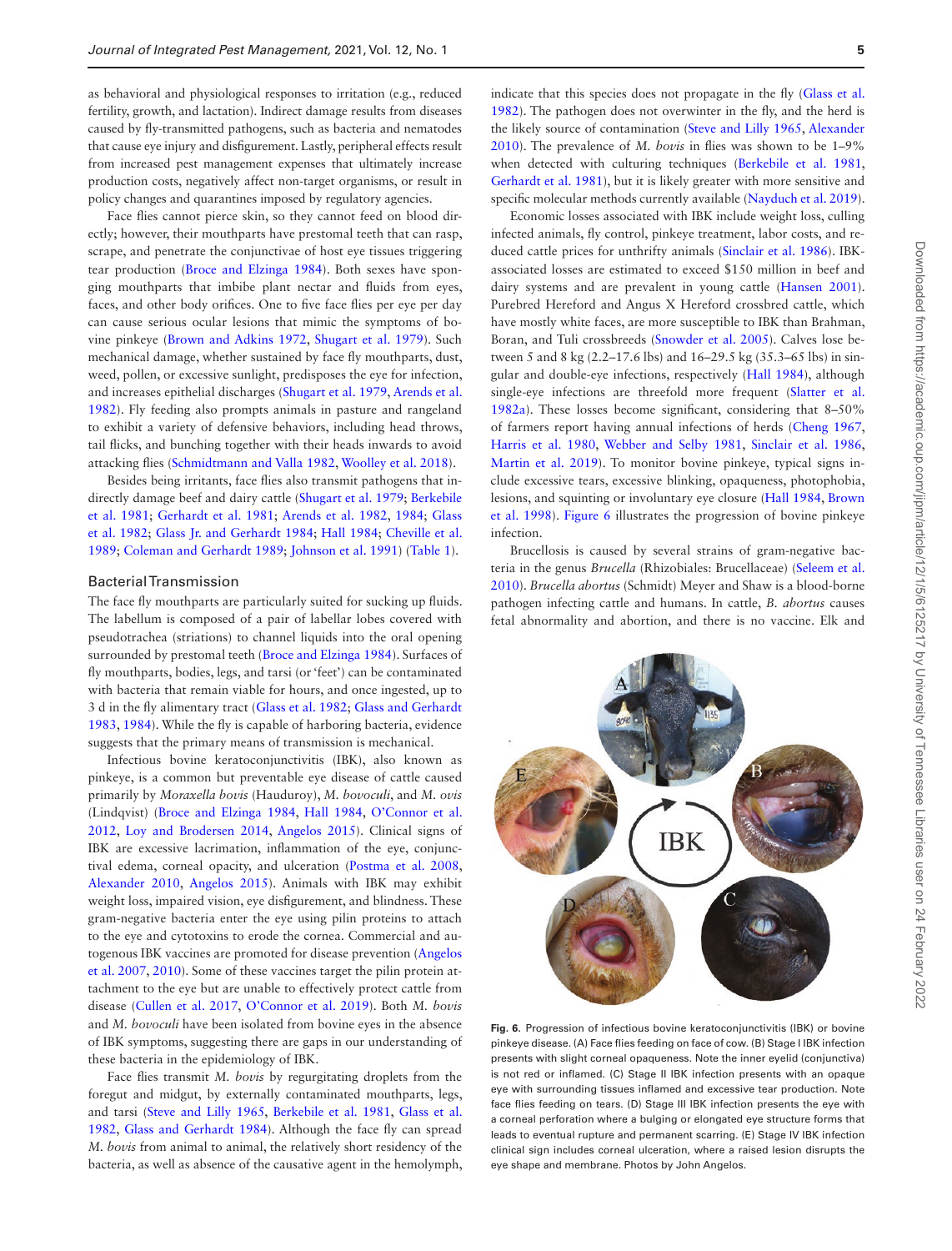bison serve as reservoirs for *B. abortus* that can be spread to susceptible cattle. Prevention of brucellosis in cattle is key to limiting or preventing human infections ([Corbel 1997\)](#page-13-13). In cattle, *B. abortus* is shed from the mammary gland and is likely transmitted from cow to calf. When *B. abortus* was administered in a nutrient broth to face flies, researchers were able to recover the bacterium from flies for 12 h, but not more than 72 h after which the fly's digestive enzymes neutralize the bacterium ([Cheville et al. 1989](#page-13-9)).

Strangles, caused by the bacterium *Streptococcus equi* (Lactobacillales: Streptococcaceae) (Sand and Jensen), is an infection in the respiratory tract of horses. Mild forms of the disease result in nasal discharge and minor lesions that resolve quickly; whereas, severe cases cause suffocation resulting from the obstruction of the airways [\(Sweeney et al. 2005\)](#page-17-13). Strangles is a highly communicable disease passed through close physical contact such as horse-to-horse, respiratory droplets, and fomites. The role of face flies as a vector of these bacteria has not been resolved. During a strangles outbreak in California these bacteria were detected with qPCR from face flies collected from that site, but 0.54% of flies were positive ([Pusterla et al. 2020\)](#page-16-12). This suggests that face flies can get infected, but is not sufficient to incriminate face flies in transmission of strangles [\(Pusterla et al. 2020](#page-16-12)).

### Nematode Transmission

*Thelazia e*yeworms (Spirurida: Thelaziidae)are nematodes that infect the eyes of mammals, including humans, ruminants, equids, felids, and canids [\(Otranto et al. 2003,](#page-16-13) [Otranto and Traversa 2005](#page-16-14), [Bradbury](#page-13-14) [et al. 2018\)](#page-13-14). They are cosmopolitan and are found on nearly every continent. Non-biting flies serve as intermediate hosts and vectors. Face flies transmit *T. gulosa* Railliet and Henry*, T. lacrymalis* (Gurlt), and *T. skrjabini* Erschow in North America. A complete list of *Thelazia* species, their preferred hosts, known vectors, and geographic distributions can be found in [Otranto and Traversa \(2005\)](#page-16-14) and additional information on *Thelazi* development in face flies is also available elsewhere ([Geden and Stoffolano 1980](#page-14-11), [1981](#page-14-12), [1982\)](#page-14-13). *Thelazia* L1, L2, and L3 larvae develop in their adult face fly host. The L3 larvae are transmitted to the animal host when an infected fly feeds on a host's eyes. Adult eyeworms occur under eyelids and nictitating membranes and inside conjunctival sacs and lachrymal excretory ducts of the eye. Clinical signs of infection resemble mild cases of pinkeye, including lacrimal secretions, conjunctivitis, corneal opacity, and lesions on the eye and surrounding tissues. Within the United States, the four *Thelazia* spp. that occur in cattle and horses are exclusively transmitted by the face fly [\(Krafsur and Church 1985\)](#page-15-10).

*Parafilaria bovicola* (Spirurida: Filariidae) (Tubangui 1934) is a nematode that causes subcutaneous lesions on the backs and sides of cattle. The lesions ooze blood and serum containing the nematode's L1 microfilaria, which attracts hungry face flies. Once ingested, the nematode develops from L1 to L3 in the face fly hemocoel and fat body ([Bech-Nielsen 1982](#page-12-8)). Face flies and close relatives transmit *P. bovicola* among cattle in Europe, northern Africa, Middle East, southern Asian, and south Africa, where the nematode is endemic. The nematode has been identified in Europe from Austria, Belgium, the Netherlands, Germany, Italy, Bosnia, and Herzegovina, where isolated occurrences are managed either by euthanasia or ivermectin treatments [\(Borgsteede et al. 2009](#page-13-15), [Hamel et al. 2010](#page-14-14), [Galuppi et al.](#page-14-15) [2012,](#page-14-15) [Stevanovic et al. 2014\)](#page-17-14).

# Virus Transmission

Face flies acquire animal viruses, but they appear to be dead-end hosts, with little or no transmission potential. For example, face flies

can carry bovine viral diarrhea virus (BVD) and contaminate surfaces ([Gunn 1993\)](#page-14-16), but their role in transmission has yet to be investigated. Similarly, bovine herpesvirus-1 (BHV-1) administered in albumin to starved face flies did not persist beyond 48 h, nor was the BHV-1 virus transmitted to naïve calves ([Johnson et al. 1991](#page-14-7)).

# Economic Damage

Peripheral effects associated with face flies on livestock include economic losses, quarantined animals, and reduced animal health and welfare. Annual losses in face fly control costs and lost animal production were estimated to exceed \$52 million for U.S. range cattle ([Drummond et al. 1967\)](#page-13-16), which would be approximately \$423 million in 2020 dollars ([https://www.usinflationcalculator.com/\)](https://www.usinflationcalculator.com/). When *Parafilaria* was introduced in Sweden during the 1980s, losses were estimated at \$8 million (= \$13 million now) in meat and hide damages ([Bech-Nielsen et al. 1983](#page-12-9)).

Other effects are more difficult to assess. Cattle increased the rate of dry matter intake as the number of face flies increased on animals ([Dougherty et al. 1993\)](#page-13-17); however, several studies assessed effects of face fly stress on dairy and beef cattle and failed to find substantial losses ([Schmidtmann et al. 1981a](#page-16-15), [1984;](#page-16-16) [Arends et al. 1982;](#page-12-1) [Schmidtmann 1985a;](#page-16-17) [Schmidtmann and Berkebile 1985](#page-16-18)). While it remains challenging to measure the direct economic impact of face flies on cattle, the prevention of disease, especially pinkeye, is a strong incentive for producers to manage flies. In our experience, cattle producers are more concerned about pinkeye than face flies. While face flies can transmit bacteria that causes pinkeye (see below), the presence of face flies does not imply pathogen transmission, nor does their absence imply no transmission. This is why estimating pinkeye risk based on face fly numbers is problematic. Also, an indirect measure of fly pressure is animal behaviors: tail flicks, head tosses, flank twitches, etc. In recent years, consumer groups have taken a proactive stand on animal welfare, focusing on livestock care, treatment, housing, and comfort ([Barkema et al. 2015](#page-12-10)). The absence of large economic effects suggest an economic threshold for treatment is probably >15 flies per face ([Krafsur and Moon 1997\)](#page-15-2); however, expression of defensive behaviors suggests an annoyance threshold may be lower [\(Schmidtmann et al. 1981b;](#page-16-19) [Schmidtmann and Valla](#page-16-8) [1982;](#page-16-8) [Schmidtmann 1985a](#page-16-17)[,b;](#page-16-20) [Schmidtmann and Berkebile 1985\)](#page-16-18).

# **Traditional Management Strategies**

Extensive livestock production is an animal management system characterized by large areas of native or improved pastures that provide the sole food source for livestock during the growing season. Compared with intensive systems, extensive systems are generally lower in productivity per animal and per pasture area; but they utilize lower levels of external inputs, capital, and labor. Face flies are most common in extensive livestock product systems such as cow/ calf and stocker animals housed mainly on pasture and rangeland.

Management strategies for face flies include insecticide ear tags, dust bags, oiler/rubs, pour-ons, sprays, feed-throughs, and air-projected capsules. Non-chemical control methods include walk-through traps, sticky traps, and conservation of beneficial insects such as predaceous dung-inhabiting beetles. Commercial and autogenous pinkeye vaccines are available and should be administered before animals are sent to summer pasture.

Organic livestock production systems integrate cultural, biological, and mechanical practices to foster a cycling of resources, promote an ecological balance, and conserve biological diversity. Within the organic system, according to the pasture rule, ruminants must be given daily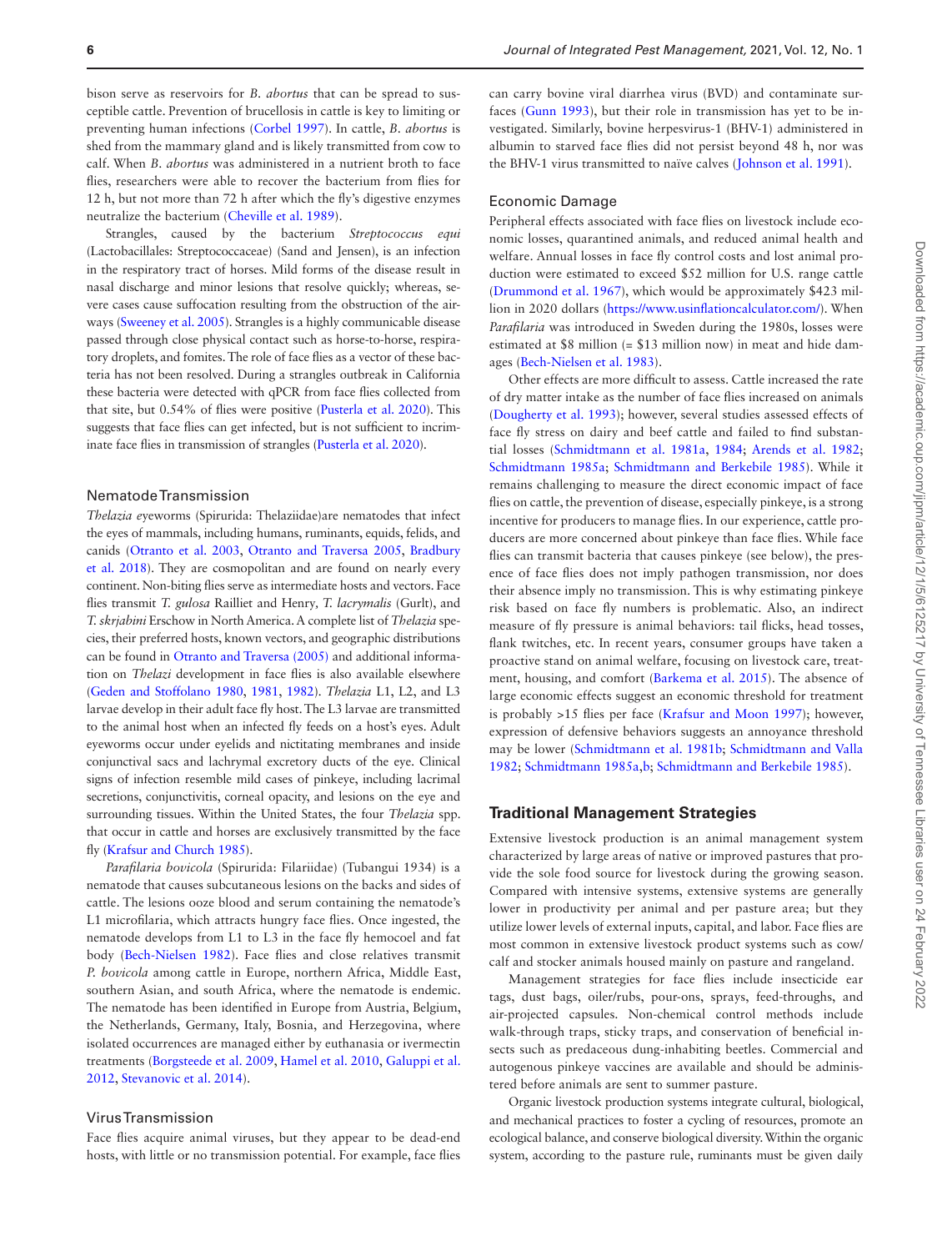access to pasture and acquire 30% of their annual dry matter intake from pasture [\(Rinehart and Baier 2011\)](#page-16-21). Consequently, organic and conventional cattle in extensive systems are likely to be more exposed to dung pat breeding face flies and horn flies (*Haematobia irritans* L.) than are dairy and beef cattle raised in conventional, dry lot-based intensive systems. Prevalence of face flies and the pathogens they transmit within conventional and organic systems has not been evaluated.

Face fly and pinkeye management are likely to be needed during summer in extensive production systems. Conventional producers may use traditional synthetic control products for face fly control (see below). Organic systems have a more restricted list of available essential oils and botanicals such as pyrethrins applied as sprays, oiler/rubs, or as a wipes. Diatomaceous earth may be used in dust bags in force-use or free-choice arrangement, but efficacy against face flies is questionable. If a pasture is rather small, a mechanical option for control of face fly (and horn fly) larvae could be to disrupt the pasture at 1–3 d intervals to break apart the dung pats and stop larval development. Before using any ectoparasite control product on a certified or transitional farm, organic certifiers should be consulted (e.g., FDA National Organic Program).

#### Monitoring Methods

Few monitoring methods are used to assess face fly populations on cattle or horses. Normally, the producer visually inspects the animal, and if the animal 'has flies', or shows signs of irritation, then flies on those animals are considered problematic. Early on, monitoring face flies typically consisted of visual observations of flies on animals' faces ([McGuire and Sailer 1962](#page-15-11), [Hansens and Valiela 1967](#page-14-17)). Researchers would count the number of flies on the faces of 15 animals within a herd [\(Ode and Matthysee 1967\)](#page-16-22). More recently, photography has been used to document numbers of face flies, and horn flies, too. Animal behaviors can also be used to gauge animal comfort. For example, heifers not treated for face fly control had significantly more bunching episodes and spent more time bunched per day compared with treated herds [\(Schmidtmann and Valla 1982](#page-16-8)). The number of episodes and time bunched was also positively correlated with increasing face fly pressure, and bunching was indicative of 9–12 flies per face [\(Schmidtmann and Valla 1982](#page-16-8)). Behavioral responses were also reported where face flies (or house flies as the authors did not differentiate) were positively and significantly associated with partial tail flicks and leg stamps in Holstein dairy cows ([Woolley et al. 2018\)](#page-17-7). Monitoring fly numbers, animal discomfort, disease presence, financial records, and fly control costs should be key to improving a farm's fly management program.

#### Traps to Remove Flies From Animal Environment

Sticky traps of different designs were used to measure abundance of face flies for research purposes [\(Pickens and DeMilo 1977,](#page-16-23) [Kaya](#page-14-18) [and Moon 1978,](#page-14-18) [Peterson and Meyer 1978](#page-16-24), [Johnson and Campbell](#page-14-19) [1987\)](#page-14-19). Traps consisted of glossy-white plywood pyramids coated with an adhesive. These captured more face flies than alternative shapes and colors [\(Pickens et al. 1977\)](#page-16-25). Numbers captured were greatest on traps closest to cattle, but traps needed to be placed outside of fencing to prevent damage by cattle; however, current technology might allow traps to be placed closer to cattle.

Based on presumption that flies disperse among neighboring farms, white tetrahedral sticky traps were evaluated alone and in combination with tetrachlorvinphos (a feed-thru organophosphate insecticide) in a 4-yr area-wide control program in Maryland ([Miller](#page-15-12) [et al. 1984](#page-15-12)). Face fly control with pyramids alone was insufficient, even with as many as one trap for every three cattle. A further

practical limitation of sticky traps for face fly control is that pastures and rangeland, where face flies occur, can be relatively inaccessible, which makes maintenance to replenish sticky trap surfaces prohibitively expensive. Traps placed at water tanks and salt or grain feeding stations may be more practical, especially for herds managed with rotational grazing. It remains to be seen if placement there could provide a satisfactory level of control.

Walk-thru and vacuum traps provide another alternative to insecticides. An early design for horn fly control required cattle to walk through a darkened, building-like structure where brushes disturbed flies from passing animals. Disturbed flies would then move to lighted trap sides where they were passively captured ([Bruce 1938](#page-13-18)). Bruce traps were successful in reducing numbers of horn flies, but were less effective in trapping other fly species like face flies and stable flies. An alternative trap is a fly vacuum system available commercially (CowVac, Spalding Laboratories). Instead of passive fly collection, disturbed flies are sucked by vacuum into a cage. The FlyVac was developed for controlling horn flies, but also will capture face flies and stable flies [\(Denning et al. 2014\)](#page-13-19); however, others found that the vacuum system only controlled horn flies and that face and stable fly populations were not reduced ([Kienitz et al. 2018\)](#page-15-13). Further, dairy herd productivity and discomfort behaviors did not change when traps were activated.

### Cultural Control

Cultural control methods for face fly control are often not practical simply because methods involve too much effort or simultaneously destroy pastures. Confined cattle systems with trampled dung rarely have face fly populations unless they are emigrating from other locations. If dung pats in pasture systems are too watery, larvae will suffocate because tunnels made for airflow will collapse. Drying dung pats or those that dry quickly after being spread will desiccate horn fly larvae ([McLintock and Depner 1954\)](#page-15-14); so it can be speculated that face fly larvae will be desiccated as well. Thus, spreading or inundating dung on pastures by dragging or flooding is possible, but again it will likely damage the pasture or it is simply not practical.

#### Conservation Biological Control

Biological control results from activities of beneficial organisms that kill target pests ([Drummond et al. 1988a,](#page-13-20) [Darwish et al. 1990](#page-13-21), [Fincher 1990,](#page-13-22) [Rutz and Scott 1990\)](#page-16-26). A rich fauna of predators, competitors, parasitoids, and entomopathogenic organisms occur naturally in pasture habitats. Livestock producers can conserve those beneficial organisms by avoiding use of broad-spectrum insecticides and anthelmintics at times when those beneficial organisms are active, which is generally during the growing season. Like cultural control methods, the utility of buying and using these agents for face fly control is not practical for most producers.

# **Predators**

Beetles in the families Carabidae, Histeridae, Staphylinidae, and Hydrophilidae and mites in the family Macrochelidae are generalist predators that feed on immature face flies and other dung inhabiting Diptera [\(Turner et al. 1968](#page-17-15), [Valiela 1969,](#page-17-3) [Kessler and Balsbaugh 1972](#page-15-15), [Campbell and Hermanussen 1974,](#page-13-23) [Wingo et al. 1974](#page-17-16), [Legner 1978](#page-15-16), [Thomas et al. 1983](#page-17-17), [Drummond et al. 1988a](#page-13-20)). While the impact of predators on face fly populations is not well understood, their benefits can be conserved by avoiding the use of broad-spectrum macrocyclic lactones [\(Table 2\)](#page-7-0) in spring and summer, when populations of naturally occurring beneficial insects are increasing [\(Floate 2006\)](#page-14-20).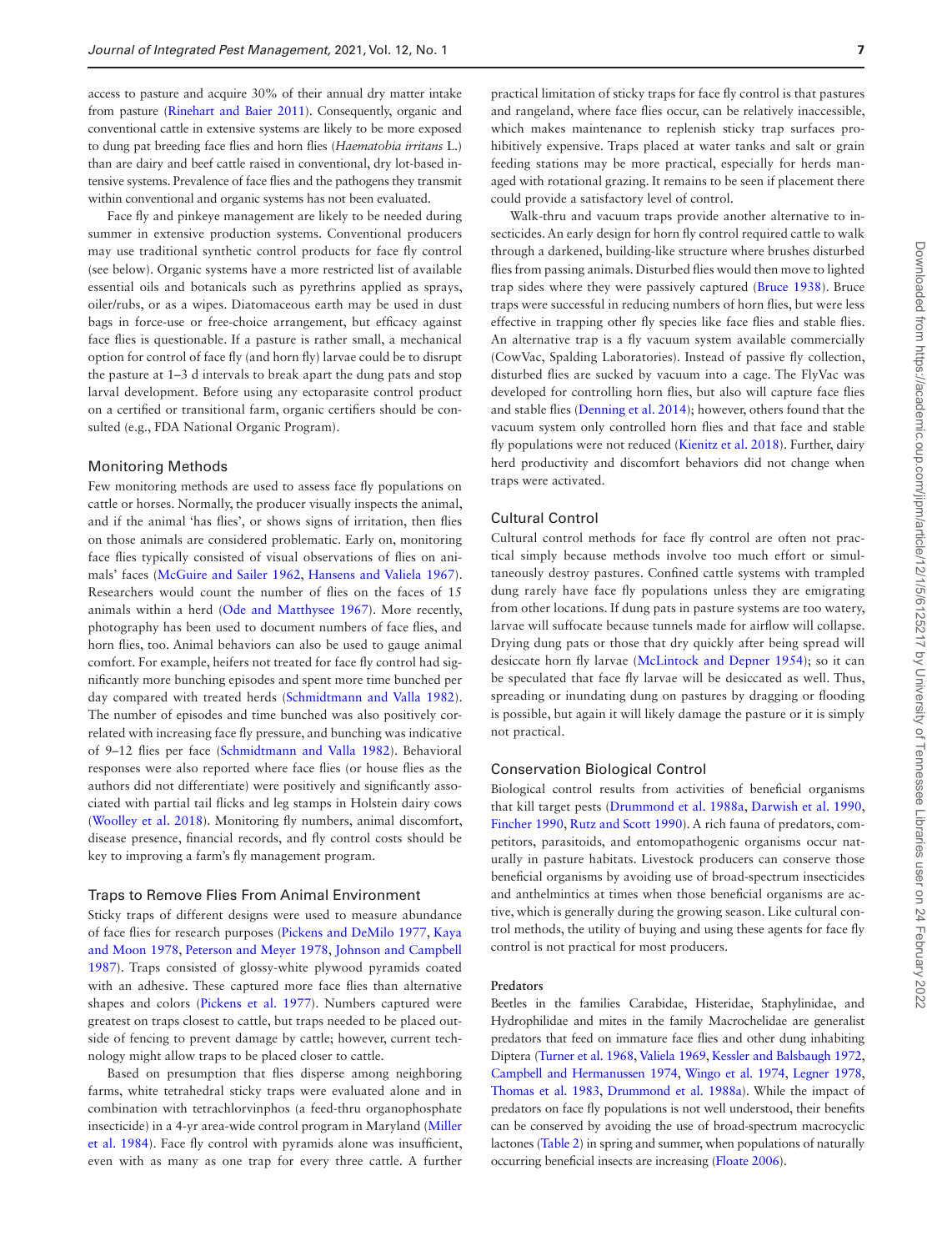|                                         | Table 2. Insecticides and modes of action proposed for adult and                                                                                                                                                                                                                                                                                                                                                |                                       | larval face fly control, in historical order of appearance in the literature <sup>a</sup> |                                                                                               |  |
|-----------------------------------------|-----------------------------------------------------------------------------------------------------------------------------------------------------------------------------------------------------------------------------------------------------------------------------------------------------------------------------------------------------------------------------------------------------------------|---------------------------------------|-------------------------------------------------------------------------------------------|-----------------------------------------------------------------------------------------------|--|
| Chemical (IRAC Group No. <sup>6</sup> ) | Primary site of action                                                                                                                                                                                                                                                                                                                                                                                          | Target life<br>stage                  | Delivery methods                                                                          | References                                                                                    |  |
| Organophosphates (1B)                   | Acetylcholinesterase Inhibitors                                                                                                                                                                                                                                                                                                                                                                                 | Adult Larval                          | through, air-projected capsule<br>Dusts, ear tags, oil/rub, feed-                         | Casida (1956); Kearns (1956); O'Brien (1963, 1966);<br>[hompson (1999)                        |  |
| Natural pyrethrum (3A)                  | Sodium channel Modulator                                                                                                                                                                                                                                                                                                                                                                                        | Adult                                 | Sprays                                                                                    | Sun and Johnson (1960), Cox (2002), Arnason et al.<br>$(2012)$ , Ghosh and Ravindran $(2014)$ |  |
| Benzoylureas (15)                       | $\circ$<br>Inhibitors of chitin Biosynthesis, type                                                                                                                                                                                                                                                                                                                                                              | Larval                                | Feed-through                                                                              | Miura et al. (1976), Grosscurt (1978), Mayer et al.<br>(1980), Matsumura (2010)               |  |
| Pyrethroids (3A)                        | Sodium channel modulator                                                                                                                                                                                                                                                                                                                                                                                        | Adult                                 | oilers/rubs, air-projected capsule<br>Dusts, ear tags, pour-ons, sprays,                  | Elliott and Janes (1978), Vijverberg et al. (1982),<br>Casida et al. (1983), Coats (1990)     |  |
| Avermectins (6)                         | Chloride channel Activator                                                                                                                                                                                                                                                                                                                                                                                      | Adult                                 | Ear tag, air-projected capsule                                                            | Campbell (1981), Bloomquist (1996), Martin (1997),<br>Geary (2005), Lynagh and Lynch (2012)   |  |
| Neem, azadirachtin (uncertain)          | fecundity suppression and sterilization<br>Anti-feedancy, growth regulation,                                                                                                                                                                                                                                                                                                                                    | Larval                                |                                                                                           | Gaaboub and Hayes (1984a,b); Mulla and Su (1999)                                              |  |
| Essential oils <sup>c</sup> (uncertain) | Neurotoxic, neuromodulator octopamin,<br>GABA-gated chloride channels                                                                                                                                                                                                                                                                                                                                           | Adult                                 | Sprays                                                                                    | Isman (2006), Cloyd et al. (2009); Khater (2012)                                              |  |
| Tolfenpyrad <sup>d</sup> (21A)          | Mitochondrial complex I electron<br>transport inhibitor (METI)                                                                                                                                                                                                                                                                                                                                                  | Adult                                 | Ear Tag                                                                                   | Commercial launch                                                                             |  |
| $b$ www.irac-online.org.                | Minimum risk pesticides exempt from Environmental Protection Agency registration under Section 25b of the Federal Insecticide Fungicide Rodenticide Act.<br><sup>d</sup> The different compounds in this mode of action group (21A) belong to several different chemical classes. Tolfenpyrad is a pyrazole insecticide.<br><sup>4</sup> See Nausen et al. (2019) and access www.veterinaryentomology.org for a | list of labeled fly control products. |                                                                                           |                                                                                               |  |
|                                         |                                                                                                                                                                                                                                                                                                                                                                                                                 |                                       |                                                                                           |                                                                                               |  |

<span id="page-7-0"></span>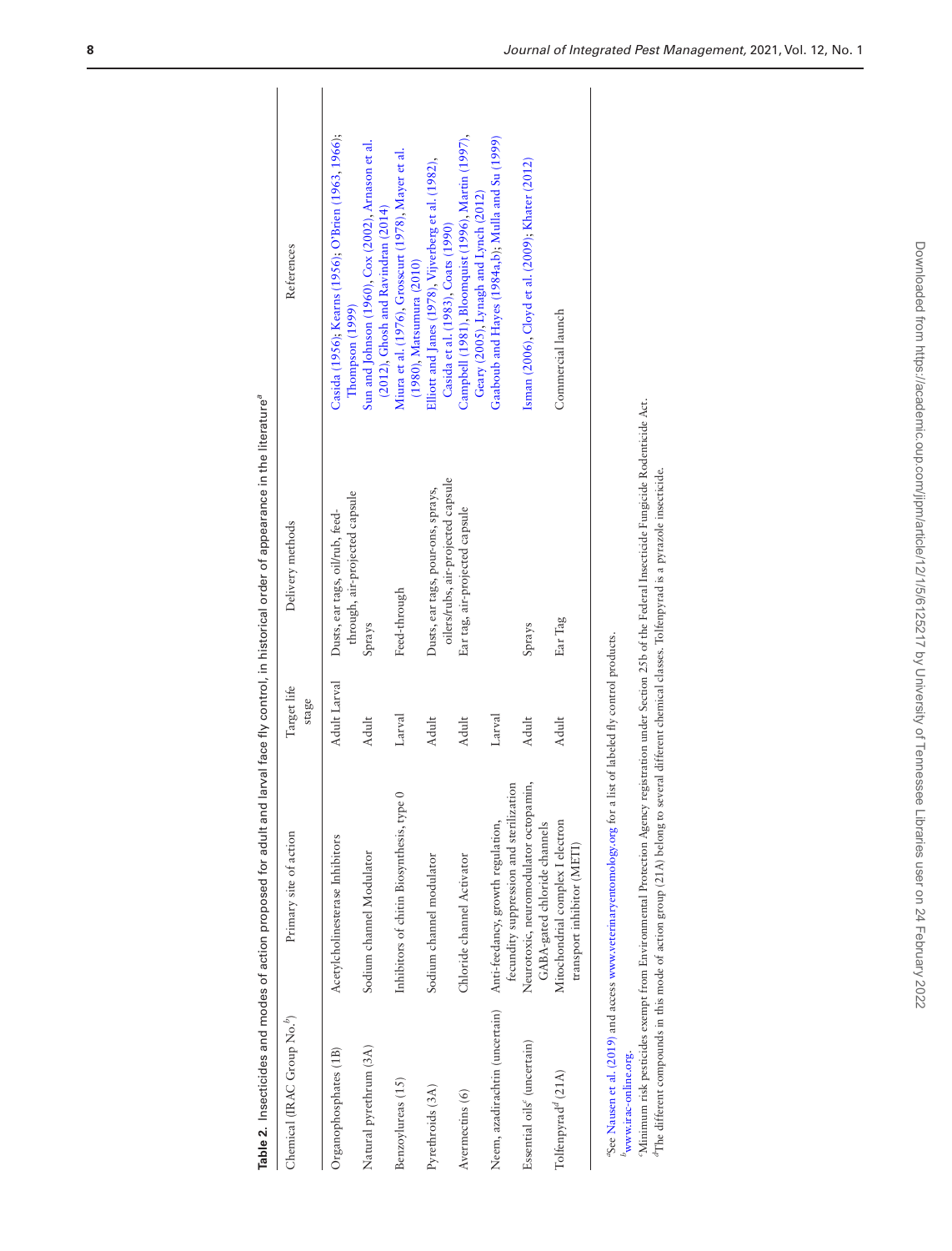#### **Competitors**

Dung beetles and dung feeding flies can compete with face fly larvae for fresh dung. Scarab beetles (Scarabaeidae) in different subfamilies can shred, disperse, and bury dung within days of dug pat deposition. In the process, those beetles can damage fly eggs and larvae directly, and reduce dung supply and quality for fly larvae and gastrointestinal parasites ([Nichols 2008\)](#page-16-32). Other large dung feeding Muscidae, Anthomyidae, Sarcophagidae, and Scathophagidae may reduce face fly larval success [\(Valiela 1969,](#page-17-3) [Moon 1980](#page-16-33), [Fowler and](#page-14-26) [Mullens 2016](#page-14-26)).

#### **Parasitoids**

Species in five families of parasitic Hymenoptera and one family of Coleoptera have been reared from face flies in bovine dung in North American pastures [\(Blickle 1961](#page-12-12), [Benson and Wingo 1963](#page-12-13), [Sanders and Dobson 1966,](#page-16-34) Burton and [Turner 1968,](#page-17-15) [Thomas and](#page-17-21) [Wingo 1968,](#page-17-21) [Turner et al. 1968,](#page-17-15) [Wylie 1973,](#page-17-22) [Wingo et al. 1974,](#page-17-16) [Figg](#page-13-32) [et al. 1983](#page-13-32), [Moon and Cervenka 1991](#page-16-35)). Two commonly encountered species are braconid larval-pupal endoparasites; *Aphaereta pallipes* (Say) is a gregarious species and *Alysia* species are solitary. The remaining four are solitary pupal parasites, a cynipid, *Eucoilia impatiens* (Say), a figitid *Xyalophora quinquilineata* (Say), and two pteromalids, *Spalangia nigra* Latreille and *Muscidifurax raptor* Girault and Sanders. Most of these parasitoids are generalists that also attack pupae of dung inhabiting muscid, anthomyiid, and sarcophagid flies. While these wasps are geographically widespread, they cause far lower levels of apparent mortality in the introduced face fly (<10%) than among other dung-breeding flies, which are indigenous to North America [\(Turner et al. 1968](#page-17-15), [Hayes and Turner](#page-14-27) [1971\)](#page-14-27). Interestingly, *A. pallipes* is notably unable to exit a face fly's calcified puparium, and the other wasp species have difficulty locating face flies that have dispersed from dung pats into the surrounding pasture habitat.

In North America, five *Aleochara* (staphylinid) dung-inhabiting species were reared from exposed face fly puparia [\(Klimaszewski](#page-15-23) [1984,](#page-15-23) [Maus et al. 1998](#page-15-24), [Bezanson and Floate 2019\)](#page-12-14). *Aleochara* females lay their eggs in and around dung pats, where free-living larvae hatch and then penetrate host fly puparia, including face fly pupae that have pupated away from the natal pats. The beetle first instars develop within the puparia next to the pupae proper. The adults then emerge from the puparia and feed on eggs and larvae of cyclorraphous flies. *Aleochara* parasitism is typically <5% in face flies because these beetles also parasitize other dung-breeding flies [\(Thomas and Wingo 1968\)](#page-17-21). In Europe, *A. tristis* Gravenhorst was tested as a biological control agent against face flies ([Jones](#page-14-28) [1967,](#page-14-28) [Heller 1976](#page-14-29)). Although *A. tristis* established, it could not increase face fly mortality [\(Klimaszewski and Cervenka 1986\)](#page-15-25). While mass-rearing and storage methods were developed for *A. bulineata* (Gyllenhal) on *Delia antique* (Meigen) ([Whistlecraft et al. 1985\)](#page-17-23), it remains unknown if these methods could be used for *A. tristis* in an augmentative control program for face flies.

### **Entomopathogenic Viruses**

Salivary gland hypertrophy virus (Hytrosaviridae) infects house fly, tsetse fly (*Glossina* spp. Diptera: Glossinidae), and narcissus bulb fly (*Merodon equestris* (F.), Diptera: Syrphidae) ([Geden et al. 2011\)](#page-14-30). The virus is likely transmitted from fly-to-fly contact through co-feeding food sources or through environmental contamination as was previously reported in house flies [\(Lietze et al. 2007](#page-15-26), [Geden et al. 2008\)](#page-14-31). Infections reduce fecundity, inhibit ovarian development, and reduce male mating success ([Lietze et al. 2007\)](#page-15-26). Laboratory transmission studies indicated salivary gland hypertrophy virus could infect face flies as well as stable flies (*Stomoxys calcitrans* L.), black dump flies (*Hydrotaea aenescens* Wiedemann), and a flesh fly ([Geden et al. 2011](#page-14-30)).

#### **Entomopathogenic Bacteria**

Early studies with *Bacillus thuringiensis* (Bt) using exotoxinproducing Bt strains against filth flies, such as the house fly, offered encouraging results ([Burns et al. 1961](#page-13-33), [Miller et al. 1971](#page-15-27), [Carlberg](#page-13-34) [1986,](#page-13-34) [Rupes et al. 1987](#page-16-36)). *Bacillus thuringiensis* was evaluated as a feed additive, and it effectively reduced face fly development [\(Hower](#page-14-32) [and Cheng 1968\)](#page-14-32); however, safety concerns about vertebrate toxicity in the 1980s prohibited the use of exotoxin-containing Bt products in the United States [\(McClintock et al. 1995\)](#page-15-28). Strains of Bt lacking exotoxins (exotoxin-free strains) were identified [\(Choi et al. 2000](#page-13-35), [Labib and Rady 2001](#page-15-29), [Oh et al. 2004](#page-16-37)), but these exotoxin-free strains have not been assayed against face fly larvae.

#### **Entomopathogenic Fungi**

*Beauveria bassiana* (Balsamo-Crivelli) Vuillemin and *Metarhizium anisopliae* (Metschnikoff) Sorokin, were evaluated against house fly larvae and adults and stable fly larvae under laboratory conditions ([Hall et al. 1972](#page-14-33), [Barson et al. 1994](#page-12-15), [Geden et al. 1995](#page-14-34), [Watson et al.](#page-17-24) [1995,](#page-17-24) [Angel-Sahagun et al. 2005](#page-12-16), [Lecuona et al. 2005,](#page-15-30) [Kaufman](#page-14-35) [et al. 2008](#page-14-35), [Weeks et al. 2017\)](#page-17-25). [Steenberg et al. \(2001\)](#page-17-26) reviewed the entomopathogens in Denmark and found a low natural presence of *B. bassiana* and *Entomophthora muscae* (Cohn) Fresenius in fieldcollected face flies ([Steenberg et al. 2001\)](#page-17-26). Additional experimental studies should be conducted to determine entomopathogen efficacy at controlling face flies.

#### **Entomopathogenic Nematodes**

Entomopathogenic nematodes have been studied extensively for effects on face flies. *Paraiotonchium autumnale* (Nickle) (*= Heterotylenchus autumnalis*) was identified as a natural control option for face flies because it sterilizes females. The potential for *H. autumnalis* to control face flies was identified ([Stoffolano and](#page-17-27) [Nickle 1966,](#page-17-27) [Stoffolano 1970,](#page-17-28) [Thomas et al. 1972,](#page-17-29) [Kaya and Moon](#page-14-18) [1978,](#page-14-18) [Kaya et al. 1979](#page-15-31), [Krafsur et al. 1983,](#page-15-32) [Chirico 1990](#page-13-36), [Soto et al.](#page-17-30) [2014\)](#page-17-30), but applications at the commercial scale have been limited by inability to mass produce and distribute nematodes into face fly infested pastures and rangeland. The nematode, *P. autumnale*, is naturally found in 10–20% of face fly adults, with occasional reports of parasitism rates being >50% [\(Briggs and Milligan 1977](#page-13-37), [Soto et al.](#page-17-30) [2014\)](#page-17-30). Once mated, female nematodes burrow from dung fluid into the larval face fly cuticle and then live inside the fly during the rest of the fly's life. In the female face fly, the female nematode produces asexual nematodes that invade the ovaries. The infected fly will then lay nematodes ('nemaposit'), as if ovipositing [\(Stoffolano 1970,](#page-17-28) [Soto](#page-17-30) [et al. 2014\)](#page-17-30). Further research indicated *P. autumnale* could not control the entire face fly population ([Kaya et al. 1979](#page-15-31), [Soto et al. 2014\)](#page-17-30). Instead, *P. autumnale* could stop cyclical protein feedings as infected face flies feed on dung rather than blood or other animal secretions; thereby, preventing or limiting the second gonadotrophic cycle and sterilizing the flies ([Kaya and Moon 1978](#page-14-18)).

# Chemical Control

Insecticides applied via ear tags, as sprays, and pour-on and feedthrough products are used to manage face flies. Various modes of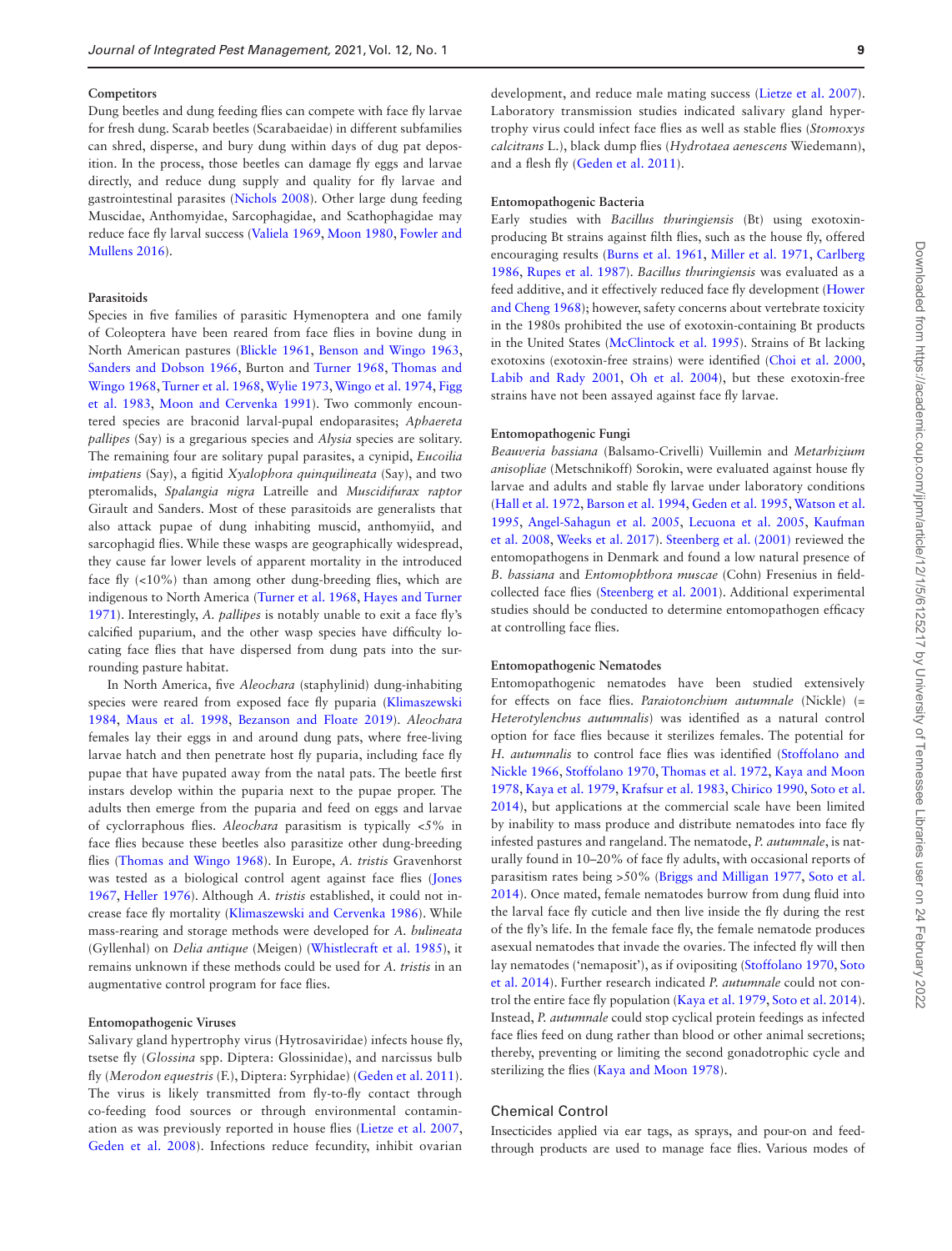action are available for face fly management and control ([Hall and](#page-14-36) [Foehse 1980;](#page-14-36) [Herald and Knapp 1980](#page-14-37); [Pickens and Miller 1980;](#page-16-4) [Williams and Westby 1980](#page-17-31); [Miller et al. 1981](#page-15-33), [1986,](#page-15-34) [1991](#page-15-35); [Knapp](#page-15-36) [and Herald 1981,](#page-15-36) [1982](#page-15-37), [1983,](#page-15-38) [1984](#page-15-8); [Miller, Hall, et al. 1984](#page-14-3); [Krafsur](#page-15-39) [1984;](#page-15-39) [Knapp et al. 1985;](#page-15-40) [Hogsette and Ruff 1986](#page-14-38); [Scott et al. 1986;](#page-16-38) [Broce and Gonzaga 1987](#page-13-38); [Skoda et al. 1987](#page-17-32); [Moon et al. 1991](#page-16-39); [Miller](#page-15-41) [and Miller 1994;](#page-15-41) [Nauen et al. 2019\)](#page-16-31). Compounds with various modes of action are available at the VeterinaryPestX database ([https://www.](https://www.veterinaryentomology.org/vetpestx) [veterinaryentomology.org/vetpestx\)](https://www.veterinaryentomology.org/vetpestx) ([Gerry 2018\)](#page-14-39) and include avermectins/milbemycins (group 6), benzoylureas (group 15), organophosphates (Group 1B), juvenile hormone analogs (Group 7A), and synthetic pyrethoids (Group 3A) [\(Table 2](#page-7-0)). These materials are applied as air-projected capsules, dusts, feed-throughs, injections, insecticidal ear tags, pour-ons, and sprays. For more information about the Insecticide Resistance Action Committee (IRAC) codes, visit [www.](http://www.irac-online.org) [irac-online.org.](http://www.irac-online.org) Current recommendations involve alternating compounds with different modes of action, i.e., alternating to a compound with a different IRAC code from the one used in the preceding year.

*Feed-through insecticides* include larvicides and insect growth regulators (IGRs) that animals consume with feed or minerals, and are eventually excreted in manure. Female flies ovipositing in treated manure exposes immatures to a treatment that either kills them or arrests their development. The active ingredients diflubenzuron, tetrachlorvinphos, and methoprene kill face fly larvae ([Miller and](#page-15-42) [Uebel 1974](#page-15-42), [Pickens and DeMilo 1977\)](#page-16-23), although not all are available in every state. Efficacy for individual herds may be limited by face fly dispersal, as adult flies will move from neighboring herds where feed-through products are not used ([Pickens and Miller](#page-16-4) [1980\)](#page-16-4). Feed-throughs could be valuable if used in area-wide control programs enough to reduce the effects of migration.

Off-target impacts associated with feed-through insecticides include effects on non-target populations ([Cook and Gerhardt 1977](#page-13-39), [Fincher 1991\)](#page-14-40). Feed-through formulations are administered to cattle continuously, and efficacy depends on the animal consuming the correct amount of additive daily: too low allows immatures to survive and too high can have non-target effects. Nevertheless, the label instructions should always be followed.

*Avermectins/milbemycins* (macrocyclic lactones or MLs, group 6) are closely related 16-membered ML derivatives produced through fermentation by soil-dwelling *Streptomyces*. Common veterinary MLs include abamectin, doramectin, eprinomectin, ivermectin, selamectin, and milbemycin oxime. Avermectins bind at gamma-aminobutryic acid (GABA) receptors in the nervous systems of insects and nematodes, thus blocking electrical transmission between nerves and muscle cells, which leads to hyperpolarization and subsequent paralysis of neuromuscular systems ([Bloomquist 1993](#page-12-17), [1996\)](#page-13-30). MLs are not labeled for face fly larval control, but a study using ivermectin excreted from cattle dung (applied via subcutaneous injection or via pour-on to the animal) demonstrated that dung with ML reduced survival of face fly larvae for 14 to 28 d posttreatment [\(Sommer et al. 1992\)](#page-17-33).

Use of MLs in livestock is a concern from an ecotoxicological standpoint. Persistence of MLs in manure of treated cattle may harm invertebrates that are important for manure pat degradation and nutrient recycling into soil [\(Floate 2006](#page-14-20)). Effects vary among MLs, their formulations, and susceptibility of insect species in treated areas ([Floate et al. 2005](#page-14-41)).

Abamectin ear tags were introduced in the early 2000s and provided an alternative to organophosphate and synthetic pyrethroid insecticide ear tags. A combination ear tag combining abamectin, a synthetic pyrethroid, and piperonyl butoxide was introduced in the

late 2000s and reduced face fly numbers on tagged cattle by 70% over 6 wk (Boxler, unpublished).

*Benzoylureas* (group 15) inhibit chitin biosynthesis and have been used against the face fly as feed-throughs (diflubenzuron) ([Pickens and DeMilo 1977;](#page-16-23) [Miller et al. 1986](#page-15-34), [1991](#page-15-35)).

*Organophosphates* (OPs) (Group 1B) intoxicate insects and mammals by inactivation of the enzyme acetylcholinesterase [\(Fukuto](#page-14-42) [1990\)](#page-14-42). Application options for OP insecticides include dusts, feedthroughs, insecticidal ear tags, oilers/rubs, and sprays. Self-treatment devices such as dust bags and oilers/rubs commonly used by livestock are often positioned near water stations or mineral feeders for use on a 'free-choice' basis. Forced daily use would be better.

Currently, two emulsifiable concentrate OP products, Phosmet and Co-Ral, are labeled for direct animal application, but both carry age application restrictions. Presently, there is one organophosphate, tetrachlorvinphos, used as a feed additive that is typically incorporated into mineral blocks or added to mineral or feed.

*Synthetic pyrethroids* (Group 3A) are insecticides that delay closing of the voltage-sensitive sodium channel leading to death; in some instances, causing uncontrolled, uninterrupted nerve firing. Synthetic pyrethroid insecticides for face fly control are formulated as dusts, pour-ons, sprays, ear tags, and air-projected capsules. Synthetic pyrethroid insecticides have been used by livestock producers since the early 1980s (EPA 738-F-06-012, June 2006).

#### Natural Products/ Bio-pesticides

*Pyrethrum* is probably the most widely used botanical insecticide worldwide. The flowers of chrysanthemum, *Tanacetum cinerariifolium* Schultz and Bipontinus, are ground into powder and extracted using solvents ([Casida and Quistad 1995\)](#page-13-40). Two natural pyrethrum compounds from another plant, *Chrysanthemum cinerariifolium* (Treviranus), are neurotoxic to insects [\(Yang et al.](#page-17-34) [2012](#page-17-34)). Pyrethrum and pyrethrins are contact insecticides, and their mode of action is a result of neurotoxic action, which block voltage-gated sodium channels in nerve axons, which affects face flies in the exact same method as pyrethroids ([Duke et al. 2010](#page-13-41)). Pyrethrum and pyrethrins were initially applied as synergized animal sprays, but studies reported short-term to no effect on face fly populations because these compounds act as a repellent and face flies spend very little time on their host ([Granett and](#page-14-43) [Hansens 1961](#page-14-43), [Ode and Matthysse 1964](#page-16-40), [Poindexter and Adkins](#page-16-41) [1970](#page-16-41)). Poor results may be due to pyrethrins being very unstable in UV conditions and heat, which limits the areas where they are effective ([Casida 1980\)](#page-13-42).

*Neem* (azadirachtin) is derived from a group of plants from the family Meliaceae that grow in India, Africa, Central and South America, China, Vietnam, and Thailand. Neem can have multiple effects in insects, including antifeedancy, growth regulation, fecundity suppression, sterilization, oviposition repellency, and other changes in biological fitness ([Mulla and Su 1999](#page-16-30)). Azadirachtin at low concentrations caused 11 % mortality to third instar face flies, and subsequent adult numbers were reduced by 52% by interfering with pupal formation and adult emergence [\(Gaaboub](#page-14-24) [and Hayes 1984a](#page-14-24),[b](#page-14-44)).

*Essential oils* are mixtures of volatile extracted plant compounds that include various alcohols, terpenes, and aromatic compounds ([Khater 2012\)](#page-15-22). Many essential oils are bioactive against a variety of arthropod pests of crops ([Cloyd et al. 2009](#page-13-31)). Daily applications of lemongrass and geranium essential oils or mixtures to organic dairy cattle were evaluated and researchers observed lower face fly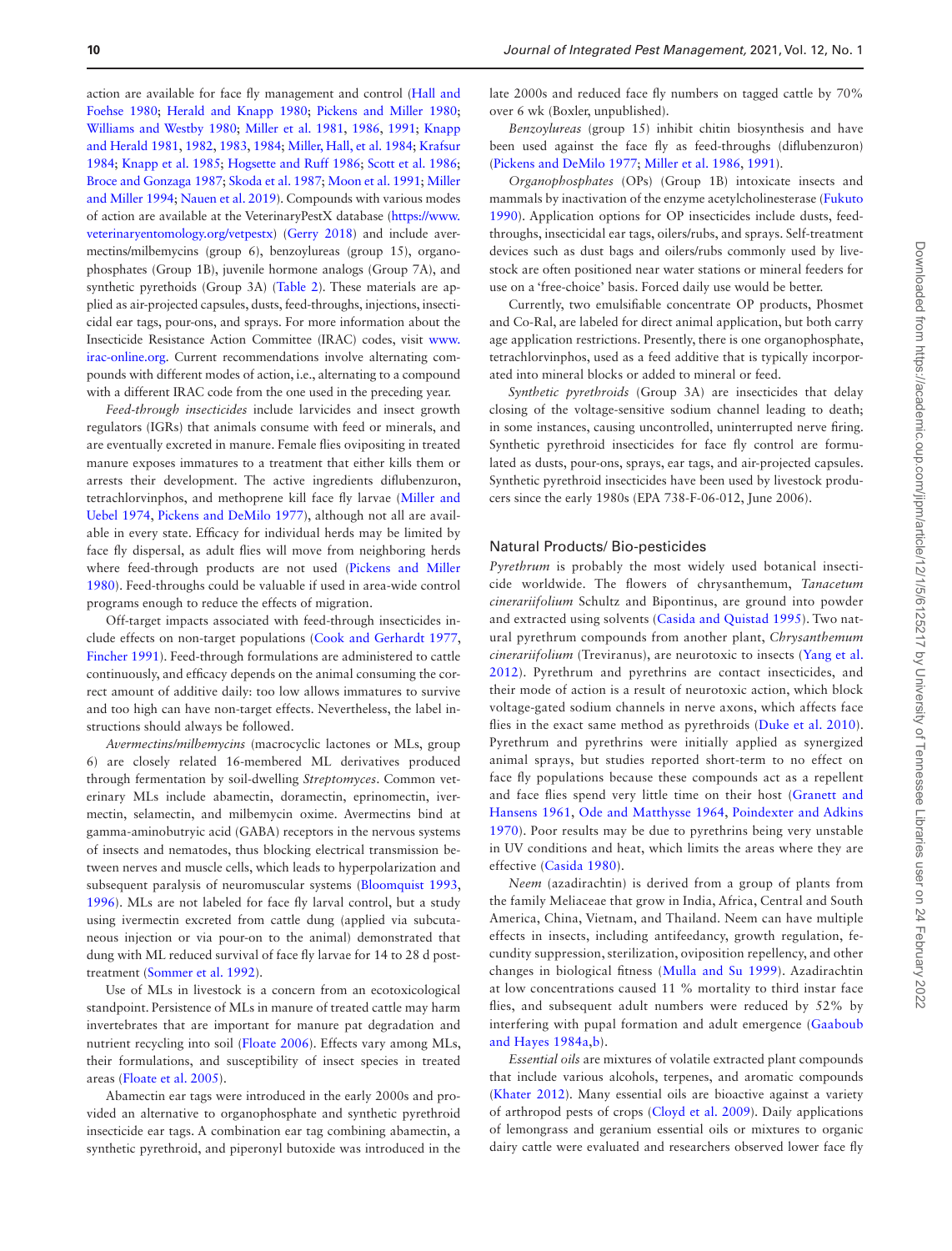densities, reduced cattle defensive behaviors, and increased grazing times compared with untreated animals [\(Woolley et al. 2018](#page-17-7)).

# Genetic Modifications of Face Flies

Use of genetic technologies (e.g., gene-drive, genetic editing) to manage face fly populations has been considered. Knowing that face fly diapause is a heritable trait that also responds to environmental factors ([Kim et al. 1995](#page-15-43)), it was suggested as a potential genetic mechanism for management ([Geden and Hogsette 1994](#page-14-45)). This is because temperature and day length induce diapause and the rate of fat body hypertrophy is temperature-dependent [\(Stoffolano and Matthysse](#page-17-4) [1967,](#page-17-4) [Valder et al. 1969,](#page-17-5) [Caldwell and Wright 1978,](#page-13-43) [Read and Moon](#page-16-2) [1986,](#page-16-2) [Evans and Krafsur 1990\)](#page-13-44). The use of radiation to control face flies was evaluated by inducing a dominant lethal mutation that killed sperm; however, treatment of males did not affect insemination rates or eclosion, and fecundity and fertility were determined to be inversely proportional to the radiation dose [\(Mansour and Krafsur 1991\)](#page-15-44). [Mansour and Krafsur \(1991\)](#page-15-44) did speculate that local eradication could be possible with coordinated releases. Future research should include sequencing and annotating the face fly genome in order to develop, evaluate, and validate additional genetic modes of management as well as the role that epigenetics has in diapause.

# Genetic Modifications of Host Animals

Few studies have addressed host tolerance and host resistance to face flies. We define pest tolerance as an animal that is not bothered or effected by the feeding of face flies and may not have flyassociated losses. Conversely, pest resistance is the idea that some hosts are not a preferred host to face flies and rarely have flies on them. Researchers identified darker haired cattle with more face flies compared with white or Holstein cattle ([Engroff et al. 1972\)](#page-13-45), but these findings have not been repeated ([Teskey 1960,](#page-17-0) [Schmidtmann](#page-16-18) [and Berkebile 1985](#page-16-18), [Steelman et al. 1993b](#page-17-35)). Damage caused by face flies, transmission of pinkeye, and microlacerations on eyes, vary by breed. Susceptibility to pinkeye infection was most prevalent in Angus, Herefords, Shorthorns, Jerseys, and Friesians [\(Steelman](#page-17-36) [et al. 1993a\)](#page-17-36). Additionally, there are reports that tropical cattle breeds (*Bos indicus* Linnaeus) are more resistant to pinkeye infection than temperate breeds (*Bos taurus* Linnaeus) [\(Slatter et al.](#page-17-37) [1982b](#page-17-37), [Snowder et al. 2005\)](#page-17-10). Light-skinned animals, such Jerseys, Guernseys, Friesians, and especially Herefords, are more pinkeyeprone ([Webber and Selby 1981](#page-17-12), [Slatter et al. 1982b](#page-17-37), [Sinclair et al.](#page-17-9) [1986,](#page-17-9) [Steelman et al. 1993b](#page-17-35), [Snowder et al. 2005](#page-17-10)). While there is much debate about whether face flies prefer certain colors over others [\(Steelman et al. 1993b\)](#page-17-35), it's more likely because light-skinned tissue around the eyes is more sensitive to UV radiation—one of the causes of bovine pinkeye [\(Slatter et al. 1982a\)](#page-17-11). Previously infected cattle become immune to clinical pinkeye symptoms, but also remain carriers of the same pathogens [\(Webber and Selby 1981](#page-17-12), [Brown et al.](#page-13-6) [1998\)](#page-13-6). Older, immune cattle are reservoirs to the largest susceptible age group—the calves ([Webber and Selby 1981,](#page-17-12) [Slatter et al. 1982a](#page-17-11), [Sinclair et al. 1986\)](#page-17-9). Calves are developing their bodies at the same time as their immune systems and so are often gravely affected by pinkeye; this explains the heterogeneity of pinkeye on farms as well as why calves are the largest group affected.

# The Three I's: IPM, Immigration, and Insecticide **Resistance**

Integrated pest management (IPM) is highly recommended for face fly control because IPM uses multiple controls simultaneously to suppress pest populations [\(Moon 2019\)](#page-16-6); however, using IPM tactics to control face flies is difficult and the problem is threefold. First, the most useful strategy is to eliminate dung (face fly development site), but this is difficult in pastures because of the space and time required to spread, dry, and/or bury dung. Second, while pasture may include a diverse group of biological agents, there are, unfortunately, no effective biocontrol agents of face flies commercially available at this time. Third, face flies spend limited time on their hosts and travel among herds ([Morgan and Pickens 1978](#page-16-42), [Moon 2019](#page-16-6)). Thus, cattle producers implementing good face fly and pinkeye control could still see significant infections sourced from neighboring herds.

Because of these particular shortcomings, many farmers rely almost exclusively on chemical controls (e.g., ear tags, sprays, feedthroughs) to suppress face fly populations. Repeatedly exposing and killing most, but not all, face flies allows the survivors to develop resistance and pass it to their progeny genetically. In fact, face fly immatures exposed to insecticides intended for other arthropods or adults can develop resistance before they become adults. This problem is exacerbated when considering how else resistance might form. Face flies resistant to a particular insecticide within a class are more likely to develop resistance to insecticides with similar chemical structures in that class in a process known as 'cross resistance' [\(Axtell 1986](#page-12-18)). In general, face flies across the United States have shown resistance primarily to older insecticide classes, such as organochlorines [\(Drummond et al. 1988b\)](#page-13-46). As of this writing, face flies have not been evaluated for insecticide resistance and this may be due to the fly's avoidance behavior spending little time on the host. We suspect that insecticide resistance varies from population to population because individual livestock producers may use different pesticides. Consequently, there is a need to evaluate face for insecticide resistance to different modes of actions.

Producers can slow resistance development by monitoring their fly populations, starting fly control early in the season, using multiple management strategies, managing the use of insecticides with mode of action rotation, and develop a community of producers who are aware of face flies and pinkeye. Face fly abundance on 10% of the animals in a herd should be estimated weekly to identify the most fly-ridden individuals or groups. To understand which control strategies work, producers should record all control efforts and diseases weekly. These records should include recording the approximate fly numbers before, during, and after a fly season, recording any changes in profit margins or animal production, and comparing control-free herds with controlled herds on the same farm. By beginning control efforts in mid-spring, when the first flies begin to start feeding can help to keep the fly population at a low level throughout a grazing season. When beginning face fly management programs, multiple strategies are necessary. This includes adding shelters in pastures to concentrate dung and increase the rate of trampling, herding cattle into screened-in shelters if a pinkeye outbreak occurs to prevent fly immigration and breeding, and quarantining, monitoring, and treating infected animals. Upon discovering pinkeye, producer should *immediately* begin fly control, antibiotic regiments, quarantine infected cattle, and vaccination of healthy cattle. Use insecticides only in case of disease and fly outbreaks. This generally includes using insecticides only intended for that fly species and life stage, treating the face and surrounding eye regions of cattle with insecticide when used, treating diseased animals with insecticides until they are disease-free, and using multiple modes of action to mitigate development of resistance (see the IRAC or ask your local extension agent). Face flies are strong fliers and can disperse great distances ([Sabrosky 1961](#page-16-43), [Peck et al. 2014](#page-16-44)); thus, neighboring areas with large face fly populations are usually supplying face flies to areas surrounding them. Therefore, keep in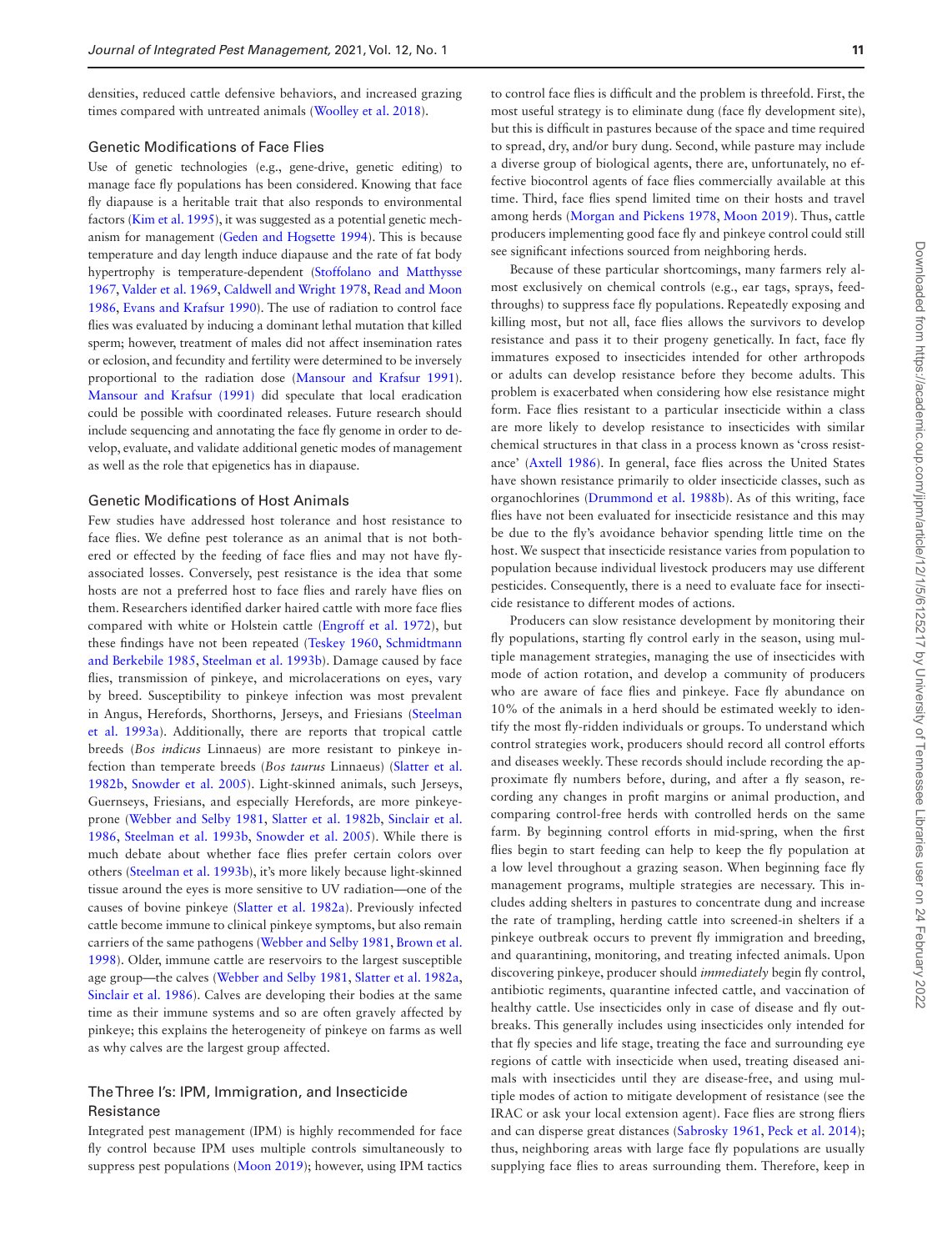contact with local cattle farmers. This is not only helpful for synchronizing control efforts but can be useful in forewarning against any disease outbreaks.

# **Future Strategies and Challenges for Sustainable Management**

While face flies remain an important pest of pastured animals and a vector of a number of different pathogens that negatively affect animals, the pace of face fly research has declined dramatically from the 1960s to present. A quick Web of Science search comparing face fly research to other filth flies over the past 70 yr highlights the dearth of research on face flies [\(Fig. 7](#page-11-0)). This lack of research may be due to a number of factors, including elimination or merging of entomology programs, lack of replacement hires, shift to medical entomology, lack of funding in veterinary entomology, and lack of training opportunities for graduate and professional students ([Mullens et al.](#page-16-45) [2018\)](#page-16-45). We argue that this insect is still important and warrants future research, some strategies and ideas are presented below.

1. *Sensors, monitoring, analysis, and reporting technologies (SMART).* The current norms of monitoring and managing face flies are as responses to pinkeye or the onset of other pests (e.g., horn flies) or pathogens (e.g., *Brucellosis*). The current strategies do not emphasize prevention and detection, but instead are responsive to a problem. It is essential that SMART improvements be made to prevent disease onset by improving face fly monitoring and action thresholds that encompass fly populations around the farm and on the animal, as well as responses to animal health, welfare, and economics. As described, SMART technologies are not preventative but a substitute scouting technology leading to a treat/no-treat decision; a response to a problem detected by a SMART device instead of human sampling or observation. SMART technologies can include wearable technologies that detect change in pressures or animal defense

responses, visual technology that automates detection of a fly's morphology, or auditory technology that recognizes a fly's wing beat frequency or an animal's distress call. Use of drones around a farm for pest management is coming in agricultural-row-crop entomology; perhaps drones can be used for face fly management as well. Results from the SMART technologies should be incorporated into a dynamic managing platform that helps a producer monitor face fly populations and prevent a problem from occurring. Such a platform can incorporate climatic and economic data to help a producer decide if it is currently economical or sustainable to treat the pest population or if the population is tolerable.

2. *Developing sustainable and/or organic face fly management options for producers.* Current face fly management strategies are designed to take advantage of their use of fresh dung pats for oviposition. IGRs are fed to cattle and the active ingredient is excreted in dung, resulting in termination of the fly's immature stage of development. Since beef herds can be quite numerous, adult treatment applications are designed to be efficient and a combination of methods are often used (e.g., pour-ons, back rubbers, dust bags, ear tags). However, face fly insecticide resistance, nontarget effects, and use of chemicals on food animals limit the sustainable and environmentally healthy use of chemical control methods. Thus, it is essential that sustainable methods are developed for limiting the damage and economic losses caused by face flies. There is a need for improved trapping for control of face flies because few traps are designed to target this specific species. Face flies are incidentally collected in traps designed for stable and horn flies. Additionally, there is a need not only to develop new modes of action for face fly control, but more importantly to improve delivery mechanisms of the current management strategies that can help reduce the development rate of insecticide resistance. Biological control options show little practical feasibility at present, yet natural enemies become more important as few products are available that can be used in organic systems.



<span id="page-11-0"></span>**Fig. 7.** Results of a Web of Science search of common name with Latin name of the flies of pastured cattle indicate face flies (A) have had a steady decline of published articles over the past 70 yr compared to house flies (B), stable flies (C), and horn flies (D).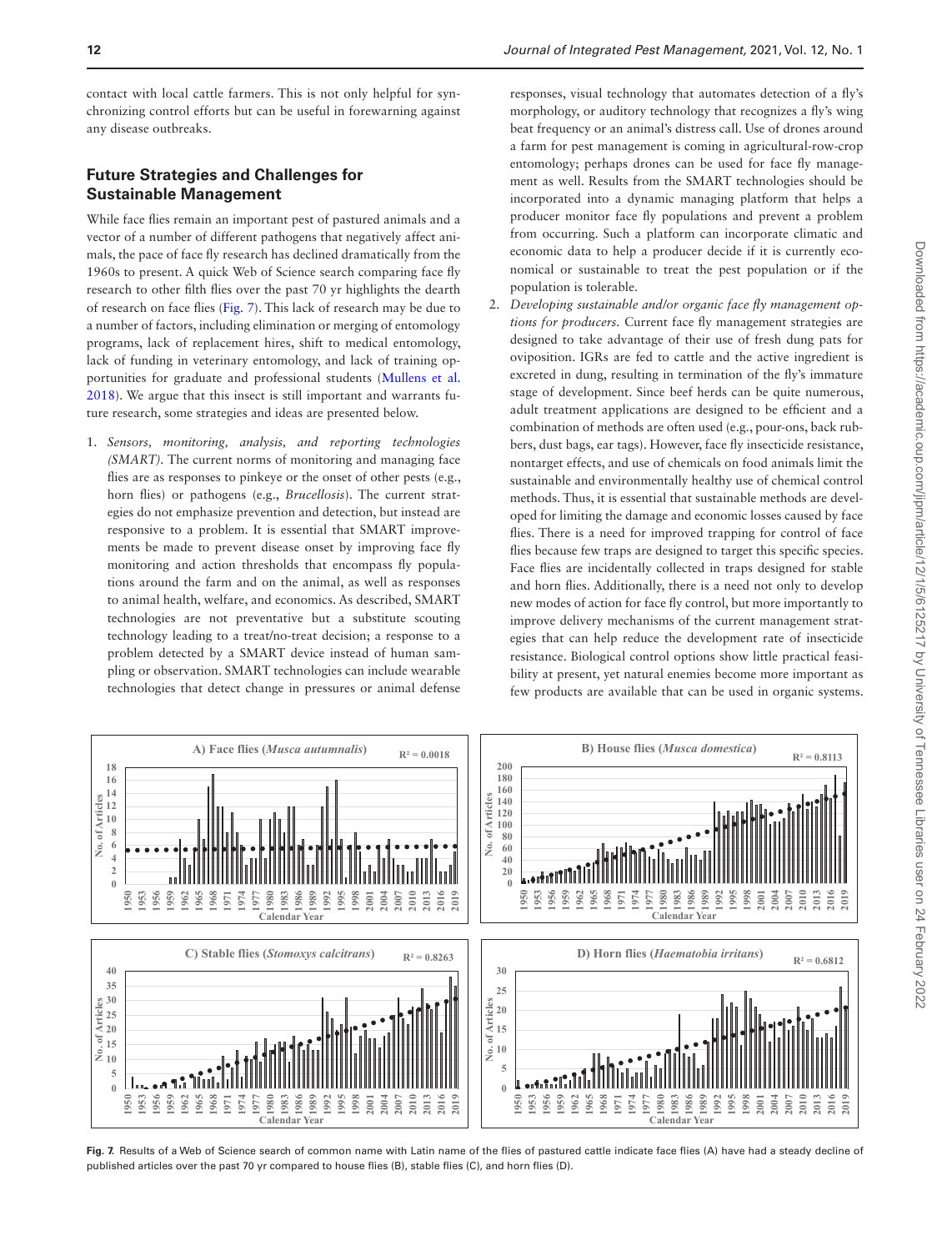Genetic methods for face fly control should be evaluated as well as identifying potential mechanisms for host tolerance and resistance to face flies (and their pathogens). Importantly, all methods of management should include the use of sustainable economic thresholds.

- 3. *Systems approach to managing face flies populations.* External factors (e.g., environment, climate, human behavior and perception, host genetics, and consumer preferences) alter face fly populations. Organic dairy herds that have significant face fly problems may be at a greater risk of increased incidence of pinkeye if the pathogen is present. Because few management options exist and are often ineffective, consumer preference for organic dairy milk is likely increasing face fly populations. High face fly populations may result in decreased animal health and welfare and milk production, a simultaneous increase in pathogen incidence, increased fly management efforts by the producer, and negative non-target effects. Additionally, these problems are likely heterogeneous over space and time due to the environment and climate. Thus, there is a current need to assess face fly populations in different systems to identify baseline populations. Having these baseline datasets will allow us to identify positive and negative effects associated with face fly population responses to farm changes, land use changes, and/ or changes in producer management practices. As public perception continues to drive economic markets, it is important to understand how producers and consumers perceive face fly populations and what changes each are willing to adopt to reduce populations and manage disease incidence. In the process of managing face flies, it is essential that future research encompass not only effects of management, climate, and perceptions of face flies but also any additional positive or negative effects associated with management practices in different systems.
- 4. *The ongoing need to understand the fundamental biology of face flies*. While face flies are not a primary pest in livestock production, their presence contributes to economic losses as well as losses associated with animal health and welfare. It is critical that fundamental research continues to focus on understanding the face fly's biology, ecology, distribution, physiology, genetics, and then learn how each responds to different climates, environments, and management practices. It is essential that the face fly genome is completed and annotated which will allow for further research into comparative genomics (e.g., useful for identifying mechanisms for resistance), population genetics/genomics (e.g., useful for understanding dispersal), and to design and evaluate novel management approaches (e.g., lethal-gene drive). The combination of physiology and genomic studies can lead to understanding the epigenetics of the face fly and how populations respond to nature. Habitat and distribution studies which involve the immature development sites (e.g., microbial community studies) and pasture habitats (e.g., ecological and/or remote sensing studies) can help describe the ecological niche of face flies.

# **Acknowledgments**

The authors thank Matt Bertone for the beautiful photographs of each of the face fly life stages (white backfield eggs, larvae, pupae, and adult), and Samantha McPherson for her help in formatting the controls section. Fallon Fowler contributed content and provided original edits to the manuscript and follow-up edits included Chris Geden, Jerry Hogsette, Kateryn Rochon, and Jeff Scott. We thank the reviewers of this manuscript for areas of improvement and members of the S1076 regional hatch project: Fly management in animal agriculture systems and impacts on animal health and food safety for manuscript discussion and advice. Additionally, we greatly appreciate the financial support from Penn State Extension grant to hold a workshop in Orlando, Florida, for the discussion of this manuscript and others in the series. This multistate Extension work was supported by the USDA National Institute of Food and Agriculture Extension Smith Lever funding under Project PEN04540 and Accession 1000356.

# **References Cited**

- <span id="page-12-5"></span>**Alexander, D.** 2010. Infectious bovine keratoconjunctivitis: a review of cases in clinical practice. Vet. Clin. Food Anim. 26: 487–503.
- <span id="page-12-4"></span>**Angelos, J. A.** 2015. Infectious bovine keratoconjunctivitis (pinkeye). Vet. Clin. Food Anim. 31: 61–79.
- <span id="page-12-6"></span>**Angelos, J. A., R. G. Bonifacio, L. M. Ball, and J. F. Hess.** 2007. Prevention of naturally occurring infectious bovine keratoconjunctivitis with a recombinant *Moraxella bovis* pilin–*Moraxella bovis* cytotoxin–ISCOM matrix adjuvanted vaccine. Vet. Microbiol. 125: 274–283.
- <span id="page-12-7"></span>**Angelos, J. A., V. M. Lane, L. M. Ball, and J. F. Hess.** 2010. Recombinant *Moraxella bovoculi* cytotoxin-ISCOM matrix adjuvanted vaccine to prevent naturally occurring infectious bovine keratoconjunctivitis. Vet. Res. Commun. 34: 229–239.
- <span id="page-12-16"></span>**Angel-Sahagún, C. A., R. Lezama-Gutiérrez, J. Molina-Ochoa, E. Galindo-Velasco, M. López-Edwards, O. Rebolledo-Domínguez, C. Cruz-Vázquez, W. P. Reyes-Velázquez, S. R. Skoda, and J. E. Foster.** 2005. Susceptibility of biological stages of the horn fly, *Haematobia irritans*, to entomopathogenic fungi (Hyphomycetes). J. Insect Sci. 5: 50.
- <span id="page-12-1"></span>**Arends, J. J., R. E. Wright, K. S. Lusby, and R. W. McNew.** 1982. Effect of face flies (Diptera: Muscidae) on weight gains and feed efficiency in beef heifers. J. Econ. Entomol. 75: 794–797.
- <span id="page-12-3"></span>**Arends, J. J., R. E. Wright, P. B. Barto, and K. S. Lusby.** 1984. Transmission of *Moraxella bovis* from blood agar cultures to Hereford cattle by face flies (Diptera: Muscidae). J. Econ. Entomol. 77: 394–398.
- <span id="page-12-11"></span>**Arnason, J. T., S. R. Sims, and I. M. Scott.** 2012. Natural products from plants as insecticides. Encycl. Life Support Sysstems. 1–8.
- <span id="page-12-18"></span>**Axtell, R. C.** 1986. Fly control in confined livestock and poultry production. CIBA-GEIGY Corporation, Greensboro, NC.
- <span id="page-12-10"></span>**Barkema, H. W., M. A. G. von Keyserlingk, J. P. Kastelic, T. J. G. M. Lam, C. Luby, J.-P. Roy, S. J. LeBlanc, G. P. Keefe, D. F. Kelton, S. J. I. Le Blanc,**  *et al.* 2015. Changes in the dairy industry affecting dairy cattle health and welfare. J. Dairy Sci. 98: 7426–7445.
- <span id="page-12-15"></span>**Barson, G., N. Renn, and A. F. Bywater.** 1994. Laboratory evaluation of six species of entomopathogenic fungi for the control of the house fly (*Musca domestica* L.), a pest of intensive animal units. J. Invertebr. Pathol. 64: 107–113.
- <span id="page-12-0"></span>**Bay, D. E., C. W. Pitts, and G. Ward.** 1969. Influence of moisture content of bovine feces on oviposition and development of face fly. J. Econ. Entomol. 62: 41–44.
- <span id="page-12-8"></span>**Bech-Nielsen, S., S. Bornstein, D. Christensson, T. B. Wallgren, G. Zakrisson, and J. Chirico.** 1982. *Parafilaria bovicola* (Tubangui 1934) in cattle: epizootiology-Vector studies and experimental transmission of *Parafilaria bovicola* to cattle. Am. J. Vet. Res. 43: 948–954.
- <span id="page-12-9"></span>**Bech-Nielsen, S., G. Hugoson, and M. Wold-Troell.** 1983. Economic evaluation of several control programs for the cattle nematode *Parafiliria bovicola* using benefit-cost analysis. Preven. Vet. Med. 1: 303–320.
- <span id="page-12-13"></span>**Benson, O. L., and C. W. Wingo.** 1963. Investigations of the face fly in Missouri. J. Econ. Entomol. 56: 251–258.
- <span id="page-12-2"></span>**Berkebile, D. R., R. D. Hall, and J. J. Webber.** 1981. Field association of female face flies with *Moraxella bovis*, and etiological agent of bovine pinkeye. J. Econ. Entomol. 74: 475–477.
- <span id="page-12-14"></span>**Bezanson, G. A., and K. D. Floate.** 2019. An updated checklist of the Coleoptera associated with livestock dung on pastures in America north of Mexico. Coleopt. Bull. 73: 655.
- <span id="page-12-12"></span>**Blickle, R. L.** 1961. Parasites of the face fly, *Musca autumnalis*, in New Hampshire. J. Econ. Entomol. 54: 802.
- <span id="page-12-17"></span>**Bloomquist, J. R.** 1993. Toxicology, mode of action and target site-mediated resistance to insecticides acting on chloride channels. Comp. Biochem. Physiol. C. Comp. Pharmacol. Toxicol. 106: 301–314.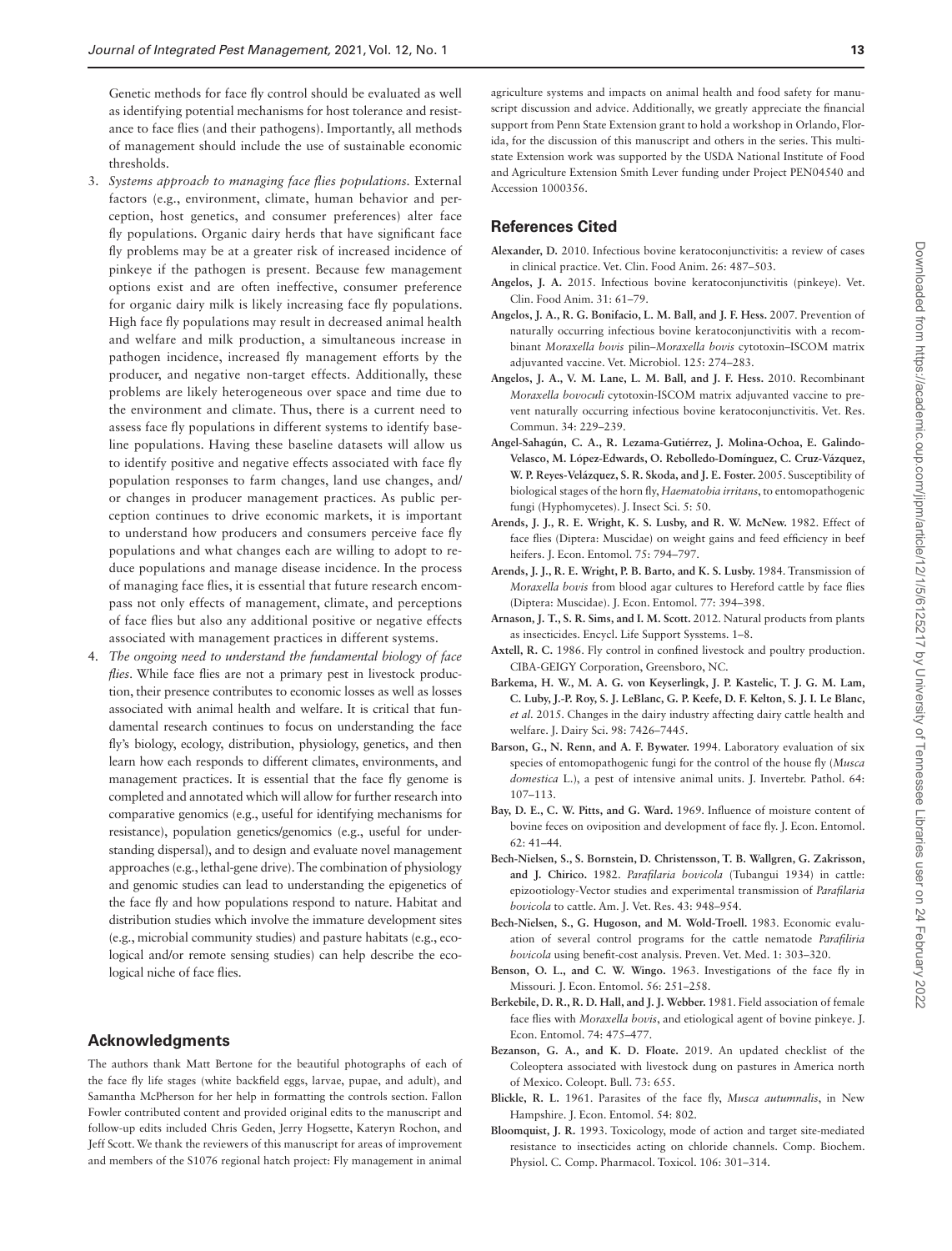- <span id="page-13-30"></span>**Bloomquist, J. R.** 1996. Ion channels as targets for drugs. Ann. Rev. Entomol. 41: 163–190.
- <span id="page-13-15"></span>**Borgsteede, F. H., L. van Wuijckhuise, J. Peutz, T. Roumen, and P. Kock.** 2009. Import of *Parafilaria bovicola* in the Netherlands. Vet. Parasitol. 161: 146–149.
- <span id="page-13-14"></span>**Bradbury, R. S., K. V. Breen, E. M. Bonura, J. W. Hoyt, and H. S. Bishop.** 2018. Conjunctival infestation with *Thelazia gulosa*: a novel agent of human Thelaziasis in the United States. Am J. Trop. Med. Hyg. 98: 1171–1174.
- <span id="page-13-37"></span>**Briggs, J. D., and S. E. Milligan.** 1977. Pathogens of *Musca domestica* and *M. autumnalis* (houseflies and face flies). Bulletin of the World Health Organization, 55(Suppl 1): 245.
- <span id="page-13-8"></span>**Brown, J. F., and T. R. J. Adkins.** 1972. Relationship of feeding activity of face fly (*Musca autumnalis* De Geer) to production of keratoconjunctivitis in calves. Am. J. Vet. Res. 33: 2551–2555.
- <span id="page-13-7"></span>**Broce, A. B., and R. J. Elzinga.** 1984. Comparison of prestomal teeth in the face fly (*Musca autumnalis*) and the house fly (*Musca domestica*) (Dipteria: Muscidae). J. Med. Entomol. 21: 82–85.
- <span id="page-13-38"></span>**Broce, A. B., and V. G. Gonzaga.** 1987. Effects of substituted benzylphenols and triflumuron on the reproduction of the face fly (Diptera: Muscidae). J. Econ. Entomol. 80: 37–43.
- <span id="page-13-6"></span>**Brown, M. H., A. H. Brightman, B. W. Fenwick, and M. A. Rider.** 1998. Infectious bovine keratoconjunctivitis: a review. J. Vet. Intern. Med. 12: 259–266.
- <span id="page-13-18"></span>**Bruce, W. G.** 1938. A practical trap for the control of horn flies on cattle. J. Kansas Entomol. Soc. 11: 88–93.
- <span id="page-13-4"></span>**Bryant, E. H., H. van Dijk, and W. van Delden.** 1981. Genetic variability of the face fly, *Musca autumnalis* De Geer, in relation to a population bottleneck. Evolution. 35: 872–881.
- <span id="page-13-33"></span>**Burns, E. C., B. H. Wilson, and B. A. Tower.** 1961. Effect of feeding *Bacillus thuringiensis* to caged layers for fly control. J. Econ. Entomol. 54: 913–915.
- <span id="page-13-3"></span>**Burt, E., M. V. Darlington, G. Graf, and H. J. Meyer.** 1992. Isolation, purification and characterization of an insect carbonic anhydrase. Insect Biochem. Mol. Biol. 22: 285–291.
- **Burton, R. P., and E. C. Turner.** 1968. Laboratory propagation of *Muscidifurax raptor* on face fly pupae. J. Econ. Entomol. 61: 1380–1383.
- <span id="page-13-43"></span>**Caldwell, E. T. N., and R. E. Wright.** 1978. Induction and termination of diapause in the face fly, *Musca autumnalis* (Diptera: Muscidae), in the laboratory. Can. Entomol. 110: 617–622.
- <span id="page-13-29"></span>**Campbell, W. C.** 1981. An introduction to the avermectins. N. Z. Vet. J. 29: 174–178.
- <span id="page-13-23"></span>**Campbell, J. B., and J. F. Hermanussen.** 1974. *Philonthus theveneti*: life history and predatory habits against stable flies, house flies, and face flies under laboratory conditions. Environ. Entomol. 3: 356–358.
- <span id="page-13-34"></span>**Carlberg, G.** 1986. *Bacillus thuringiensis* and microbial control of flies. MIRCEN J. 2: 267–274.
- <span id="page-13-24"></span>**Casida, J. E.** 1956. Metabolism of organophosphorus insecticides in relation to their antiesterase activity, stability, and residual properties. J. Agric. Food Chem. 4: 772–785.
- <span id="page-13-42"></span>**Casida, J. E.** 1980. Pyrethrum flowers and pyrethroid insecticides. Environ. Health Perspect. 34: 189–202.
- <span id="page-13-40"></span>**Casida, J. E., and G. B. Quistad.** 1995. Pyrethrum flowers: production, chemistry, toxicology and uses. Oxford Press, Oxford, United Kingdom.
- <span id="page-13-27"></span>**Casida, J. E., D. W. Gammon, A. H. Glickman, and L. J. Lawrence.** 1983. Mechanisms of selective action of pyrethroid insecticides. Annu. Rev. Pharmacol. Toxicol. 23: 413–438.
- <span id="page-13-12"></span>**Cheng, T. H.** 1967. Frequency of pinkeye incidence in cattle in relation to face fly abundance. J. Econ. Entomol. 60: 598–599.
- <span id="page-13-9"></span>**Cheville, N. F., D. G. Rogers, W. L. Deyoe, E. S. Krafsur, and J. C. Cheville.**  1989. Uptake and excretion of *Brucella abortus* in tissues of the face fly (*Musca autumnalis*). Am. J. Vet. Res. 50: 1302–1306.
- <span id="page-13-36"></span>**Chirico, J.** 1990. Sex ratio, emergence and infection fates of *Heterotylenchus*exposed *Musca autumnalis* (Diptera: Muscidae). J. Parasitol. 76: 124–127.
- <span id="page-13-35"></span>**Choi, C. S., Y. S. Chung, W. Y. Kim, and S. I. Chung.** 2000. Isolation of *Bacillus sphaericus* and *Bacillus thuringiensis* displaying insecticidal activity against mosquito (*Culex pipiens*) and house fly (*Musca domestica*). Korean J Vet. Public Heal. 24: 169–180.
- <span id="page-13-31"></span>**Cloyd, R. A., C. L. Galle, S. R. Keith, N. A. Kalscheur, and K. E. Kemp.** 2009. Effect of commercially available plant-derived essential oil products on arthropod pests. J. Econ. Entomol. 102: 1567–1579.
- <span id="page-13-28"></span>**Coats, J. R.** 1990. Mechanisms of toxic action and structure-activity relationships for organochlorine and synthetic pyrethroid insecticides. Environ. Health Perspect. 87: 255–262.
- <span id="page-13-10"></span>**Coleman, R. E., and R. R. Gerhardt.** 1989. Frequency of regurgitation by laboratory-reared face flies fed trypticase-soy broth. J. Agric. Entomol. 5: 185–187.
- <span id="page-13-39"></span>**Cook, C. W., and R. R. Gerhardt.** 1977. Selective mortality of insects in manure from cattle fed Rabon® and Dimilin®. Environ. Entomol. 6: 589–590.
- <span id="page-13-13"></span>**Corbel, M. J.** 1997. Brucellosis: an overview, pp. 213–221. *In* 1st Int. Conf. Emerging Zoonoses. Emerging Infectious Diseases, Jerusalem, Israel.
- <span id="page-13-25"></span>**Cox, C.** 2002. Insecticide factsheet pyrethrins/pyrethrum. J. Pestic. Reform.  $22 \cdot 14 - 20$
- <span id="page-13-11"></span>**Cullen, J. N., T. J. Engelken, V. Cooper, and A. M. O'Connor.** 2017. Randombized blinded controlled trial to assess the association between a commercial vaccine against *Moraxella bovis* and the cumulative incidence of infectious bovine keratoconjunctivitis in beef calves. J. Am. Vet. Med. Assoc. 251: 345–351.
- <span id="page-13-5"></span>**Cummings, M. A., R. D. Moon, and E. S. Krafsur.** 2005. North American face flies Old World origins: mitochondrial evidence. Med. Vet. Entomol. 19: 48–52.
- <span id="page-13-0"></span>**Darlington, M. V., H. J. Meyer, G. Graf, and T. P. Freeman.** 1983. The calcified puparium of the face fly, *Musca autumnalis* (Diptera: Muscidae). J. Insect Physiol. 29: 157–159.
- <span id="page-13-1"></span>**Darlington, M. V., H. J. Meyer, and G. Graf.** 1984. The localization, purification and partial characterization of carbonic anhydrase in the face fly, *Musca autumnalis*. Ann. N. Y. Acad. Sci. 429: 219–221.
- <span id="page-13-2"></span>**Darlington, M. V., H. J. Meyer, and G. Graf.** 1985. Carbonic anhydrase in the face fly, *Musca autumnalis* (De Geer) (Diptera: Muscidae). Insect Biochem. 15: 411–418.
- <span id="page-13-21"></span>**Darwish, E. T. E., A. M. Zaki, and A. A. Osman.** 1990. Chapter 12. The effect of feeding system on the dipterous flies and predaceous mites inhabiting dung of farm animals, pp. 153–168. *In* D. A. Rutz **and** R. S. Patterson (eds.), Biocontrol of Arthropods Affecting Livestock and Poultry. Westview Press.
- <span id="page-13-19"></span>**Denning, S. S., S. P. Washburn, and D. W. Watson.** 2014. Development of a novel walk-through fly trap for the control of horn flies and other pests on pastured dairy cows. J. Dairy Sci. 97: 4624–4631.
- <span id="page-13-17"></span>**Dougherty, C. T., F. W. Knapp, P. B. Burrus, D. C. Willis, and N. W. Bradley.**  1993. Face flies (*Musca autumnalis* De Geer) and the behavior of grazing beef cattle. App. Anim. Behav. Sci. 35: 313–326.
- <span id="page-13-16"></span>**Drummond, R. O., T. M. Whetstone, and S. E. Ernst.** 1967. Control of larvae of the house fly and the horn fly in manure of insecticide-fed cattle. J. Econ. Entomol. 60: 1306–1308.
- <span id="page-13-20"></span>**Drummond, R. O., J. E. George, and S. E. Kunz.** 1988a. Biocontrol of Arthropod Pests of Livestock, pp. 205–213. *In* Control arthropod Pests Livest. a Rev. Technol. CRC Press, Inc., Boca Raton, Florida.
- <span id="page-13-46"></span>**Drummond, R. O., J. E. George, and S. E. Kunz.** 1988b. Resistance of arthropod pests of livestock to insecticides and acaricides, pp. 189–194. *In* Control Arthropod Pests Livest. a Rev. Technol. CRC Press, Inc., Boca Raton, Florida.
- <span id="page-13-41"></span>**Duke, S. O., C. L. Cantrell, K. M. Meepagala, D. E. Wedge, N. Tabanca, and K. K. Schrader.** 2010. Natural toxins for use in pest management. Toxins (Basel). 2: 1943–1962.
- <span id="page-13-26"></span>**Elliott, M., and N. F. Janes.** 1978. Synthetic pyrethroids - a new class of insecticide. Chem. Soc. Rev. 7: 473–505.
- <span id="page-13-45"></span>**Engroff, B. W., J. H. Knudsen, and E. J. Hansens.** 1972. Analysis of the effects of some environmental factors on populations of the face fly on dairy cattle. Environ. Entomol. I: 768–771.
- <span id="page-13-44"></span>**Evans, L. D., and E. S. Krafsur.** 1990. Light intensity, photoperiod, and diapause induction in face flies (Diptera: Muscidae). Environ. Entomol. 19: 1217–1222.
- <span id="page-13-32"></span>**Figg, D. E., R. D. Hall, and G. D. Thomas.** 1983. Insect parasites associated with Diptera developing in bovine dung pats on central Missouri pastures. Environ. Entomol. 12: 961–966.
- <span id="page-13-22"></span>Fincher, G. T. 1990. Chapter 11. Biological control of dung-breeding flies: pests of pastured cattle in the United States, pp. 133–151. *In* D. A. Rutz **and** R. S. Patterson (eds.), Biocontrol of Arthropods Affecting Livestock and Poultry. Westview Press.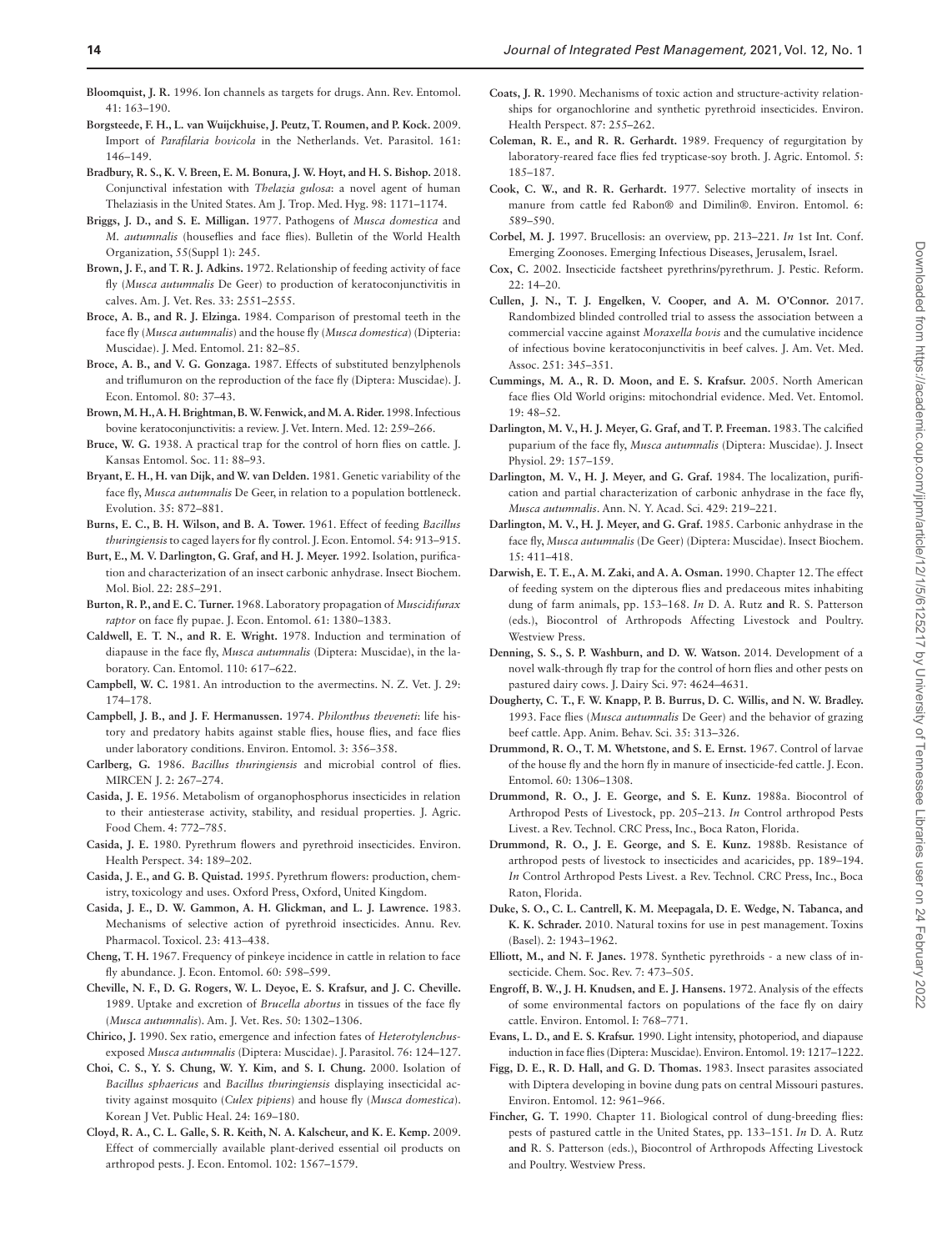<span id="page-14-40"></span>**Fincher, G. T.** 1991. Sustained-release bolus for horn fly (Diptera: Muscidae) control: effects of methoprene and diflubenzuron on some nontarget species. Environ. Entomol. 20: 77–82.

- <span id="page-14-20"></span>**Floate, K. D.** 2006. Endectocide use in cattle and fecal residues: environmental effects in Canada. Can. J. Vet. Res. 70: 1–10.
- <span id="page-14-41"></span>**Floate, K. D., K. G. Wardhaugh, A. B. Boxall, and T. N. Sherratt.** 2005. Fecal residues of veterinary parasiticides: nontarget effects in the pasture environment. Annu. Rev. Entomol. 50: 153–179.
- <span id="page-14-26"></span>**Fowler, F. E., and B. A. Mullens.** 2016. Dividing the pie: differential dung pat size utilization by sympatric *Haematobia irritans* and *Musca autumnalis*. Med. Vet. Entomol. 30: 185–192.
- <span id="page-14-2"></span>**Fowler, F. E., J. Chirico, B. A. Sandelin, and B. A. Mullens.** 2015. Seasonality and Diapause of *Musca autumnalis* (Diptera: Muscidae) at its Southern Limits in North America, With Observations on *Haematobia irritans* (Diptera: Muscidae). J. Med. Entomol. 52: 1213–1224.
- <span id="page-14-0"></span>**Fraenkel, G., and C. Hsisao.** 1965. Bursicon, a hormone which mediates tanning of the cuticle in the adult fly and other insects. J. Insect Physiol. 11: 513–556.
- <span id="page-14-42"></span>**Fukuto, T. R.** 1990. Mechanism of action of organophosphorus and carbamate insecticides. Environ. Health Perspect. 87: 245–254.
- <span id="page-14-24"></span>**Gaaboub, I. A., and D. K. Hayes.** 1984a. Effect of larval treatment with azadirachtin, a molting inhibitory component of the neem tree, on reproductive capacity of the face fly, *Musca autumnalis* De Geer (Diptera: Muscidae). Environ. Entomol. 13: 1639–1643.
- <span id="page-14-44"></span>**Gaaboub, I. A., and D. K. Hayes.** 1984b. Biological activity of azadirachtin, component of the neem tree inhibiting molting in the face fly, *Musca autumnalis* De Geer (Diptera: Muscidae). Environ. Entomol. 13: 803–812.
- <span id="page-14-15"></span>**Galuppi, R., G. Militerno, P. Bassi, A. Nanni, S. Testoni, M. P. Tampieri, and A. Gentile.** 2012. Evidence for bovine parafilariosis in Italy: first isolation of *Parafilaria bovicola* (Tubangui, 1934) from autochthonous cattle. Vet. Parasitol. 184: 88–91.
- <span id="page-14-23"></span>**Geary, T. G.** 2005. Ivermectin 20 years on: maturation of a wonder drug. Trends Parasitol. 21: 530–532.
- <span id="page-14-11"></span>**Geden, C. J., and J. G. Stoffolano, Jr**. 1980. Bovine thelaziasis in Massachusetts. Cornell Vet. 70: 344–359.
- <span id="page-14-12"></span>**Geden, C. J., and J. G. Stoffolano.** 1981. Geographic range and temporal patterns of parasitization of *Musca autumnalis* (Diptera: Muscidae) by *Thelazia* sp. (Nematoda: Spirurata) in Massachusetts, with observations on *Musca domestica* (Diptera: Muscidae) as an unsuitable intermediate host. J. Med. Entomol. 18: 449–456.
- <span id="page-14-13"></span>**Geden, C. J., and J. G. Stoffolano, Jr**. 1982. Development of the bovine eyeworm, *Thelazia gulosa* (Railliet and Henry), in experimentally infected, female *Musca autumnalis* de Geer. J. Parasitol. 68: 287–292.
- <span id="page-14-45"></span>**Geden, C. J., and J. A. Hogsette.** 1994. Research and extension needs for integrated pest management for arthropods of veterinary importance. Proceedings of a Workshop in Lincoln, Nebraska, April 12–14, 1994 Last Updated October 2001.
- <span id="page-14-34"></span>**Geden, C. J., D. A. Rutz, and D. C. Steinkraus.** 1995. Virulence of different isolates and formulations of *Beauveria bassiana* for house flies and the parasitoid *Muscidifurax raptor*. Biol. Cont. 5: 615–621.
- <span id="page-14-31"></span>**Geden, C. J., V. U. Lietze, and D. G. Boucias.** 2008. Seasonal prevalence and transmission of salivary gland hypertrophy virus of house flies (Diptera: Muscidae). J. Med. Entomol. 45: 42–51.
- <span id="page-14-30"></span>**Geden, C. J., T. Steenberg, V. U. Lietze, and D. G. Boucias.** 2011. Salivary gland hypertrophy virus of house flies in Denmark: prevalence, host range, and comparison with a Florida isolate. J. Vector Ecol. 36: 231–238.
- <span id="page-14-4"></span>**Gerhardt, R. R., J. W. Allen, W. H. Greene, and P. C. Smith.** 1981. The role of face flies in an episode of infectious bovine keratoconjunctivitis. J. Am. Vet. Med. Assoc. 180: 156–159.
- <span id="page-14-39"></span>**Gerry, A. C.** 2018. VetPestX: database of pesticides for control of insect pests of animals.<https://www.veterinaryentomology.org/vetpestx>.
- <span id="page-14-21"></span>**Ghosh, S., and R. Ravindran.** 2014. Progress in the development of plant biopesticides for the control of arthropods of veterinary importance, pp. 207–241. *In* D. Singh (ed.), Advances in plant biopesticides. Springer India, New Delhi, India.
- <span id="page-14-8"></span>**Glass, H. W. J., and R. R. Gerhardt.** 1983. Recovery of *Moraxella bovis* (Hauduroy) from the crops of face flies (Diptera: Muscidae) fed on the

eyes of cattle with infectious bovine keratoconjunctivitis. J. Econ. Entomol. 76: 532–534.

- <span id="page-14-6"></span>**Glass, H. W. J., and R. R. Gerhardt.** 1984. Transmission of *Moraxella bovis* by regurgitation from the crop of the face fly (Diptera: Muscidae). J. Econ. Entomol. 77: 399–401.
- <span id="page-14-5"></span>**Glass, H. W., Jr, R. R. Gerhardt, and W. H. Greene.** 1982. Survival of *Moraxella bovis* in the alimentary tract of the face fly. J. Econ. Entomol. 75: 545–546.
- <span id="page-14-43"></span>**Granett, P., and E. J. Hansens.** 1961. Tests against face flies on cattle in New Jersey during 1960. J. Econ. Entomol. 54: 562–566.
- <span id="page-14-1"></span>**Grodowitz, M. J., A. B. Broce, and L. H. Harbers.** 1987. Characteristics of dung that affect face fly, *Musca autumnalis* (Diptera: Muscidae), larva survival and puparial mineralization. Environ. Entomol. 16: 722–730.
- <span id="page-14-22"></span>**Grosscurt, A. C.** 1978. Diflubenzuron: some aspects of its ovicidal and larvicidal mode of action and an evaluation of its practical possibilities. Pestic. Sci. 9: 373–386.
- <span id="page-14-16"></span>**Gunn, H. M.** 1993. Role of fomites and flies in the transmission of bovine viral diarrhoea virus. Vet. Rec. 132: 584–585.
- <span id="page-14-3"></span>**Hall, R. D.** 1984. Relationship of the face fly (Diptera: Muscidae) to pinkeye in cattle: a review and synthesis of the relevant literature. J. Med. Entomol. 21: 361–365.
- <span id="page-14-36"></span>**Hall, R. D., and M. C. Foehse.** 1980. Laboratory and field tests of CGA-72662 for control of the house fly and face fly in poultry, bovine, or swine manure. J. Econ. Entomol. 73: 564–569.
- <span id="page-14-33"></span>**Hall, I. M., H. T. Dulmage, and K. Y. Arakawa.** 1972. Laboratory tests with entomogenous bacteria and the fungus *Beauveria bassiana* against the little house fly species *Fannia canicularis* and *F. femoralis*. Environ. Entomol. 1: 105–107.
- <span id="page-14-14"></span>**Hamel, D., H. Axt, and K. Pfister.** 2010. First report on *Parafilaria bovicola* (Nematoda: Filaroidea) in Germany. Res. Vet. Sci. 89: 209–211.
- <span id="page-14-9"></span>**Hansen, R.** 2001. New tools in the battle against pinkeye. Nevada Livest. Prod. Annu. Update 5(8).
- <span id="page-14-17"></span>**Hansens, E. J., and I. Valiela.** 1967. Activity of the face fly in New Jersey. J. Econ. Entomol. 60: 26–28.
- <span id="page-14-10"></span>**Harris, R. E., B. S. Cooper, I. J. Steffert, and J. S. Brice.** 1980. A survey of bovine infectious keratitis (pinkeye) in beef cattle. N. Z. Vet. J. 28: 58–60.
- <span id="page-14-27"></span>**Hayes, C. G., and E. C. Turner.** 1971. Field and laboratory evaluation of parasitism of the face fly in Virginia. J. Econ. Entomol. 64: 443–448.
- <span id="page-14-29"></span>**Heller, P. R.** 1976. Factors influencing oviposition of *Aleochara tristis* Gravenhorst (Coleoptera: Staphylinidae), and its parasitization of face fly pupae. Doctoral dissertation, The Ohio State University.
- <span id="page-14-37"></span>**Herald, F., and F. W. Knapp.** 1980. Effects of monensin on development of the face fly and the horn fly. J. Econ. Entomol. 73: 762–763.
- <span id="page-14-38"></span>**Hogsette, J. A., and J. P. Ruff.** 1986. Evaluation of flucythrinate- and fenvalerate-impregnated ear tags and permethrin ear tapes for fly (Diptera: Muscidae) control on beef and dairy cattle in northwest Florida. J. Econ. Entomol. 79: 152–157.
- <span id="page-14-32"></span>**Hower, A. A., and T.-H. Cheng.** 1968. Inhibitive effect of *Bacillus thuringiensis* on the development of the face fly in cow manure. J. Econ. Entomol. 61: 26–31.
- <span id="page-14-25"></span>**Isman, M. B.** 2006. Botanical insecticides, deterrents, and repellents in modern agriculture and an increasingly regulated world. Annu. Rev. Entomol. 51: 45–66.
- <span id="page-14-19"></span>**Johnson, G. D., and J. B. Campbell.** 1987. Evaluation of sticky traps for collecting face flies (Diptera: Muscidae) from different locations in an irrigated pasture. Environ. Entomol. 16: 190–194.
- <span id="page-14-7"></span>**Johnson, G. D., J. B. Campbell, H. C. Minocha, and A. B. Broce.** 1991. Ability of *Musca autumnalis* (Diptera: Muscidae) to acquire and transmit bovine herpesvirus-1. J. Med. Entomol. 28: 841–846.
- <span id="page-14-28"></span>**Jones, C. M.** 1967. *Aleochara tristis*, a natural enemy of face fly. J. Econ. Entomol. 60: 816–817.
- <span id="page-14-35"></span>**Kaufman, P. E., L. A. Wood, J. I. Goldberg, S. J. Long, and D. A. Rutz.** 2008. Host age and pathogen exposure level as factors in the susceptibility of the house fly, *Musca domestica* (Diptera: Muscidae) to *Beauveria bassiana*. Biocontrol Sci. Technol. 18: 841–847.
- <span id="page-14-18"></span>**Kaya, H. K., and R. D. Moon.** 1978. The nematode *Heterotylenchus autumnalis* and face fly *Musca autumnalis*: a field study in northern California. J. Nematol. 10: 333–341.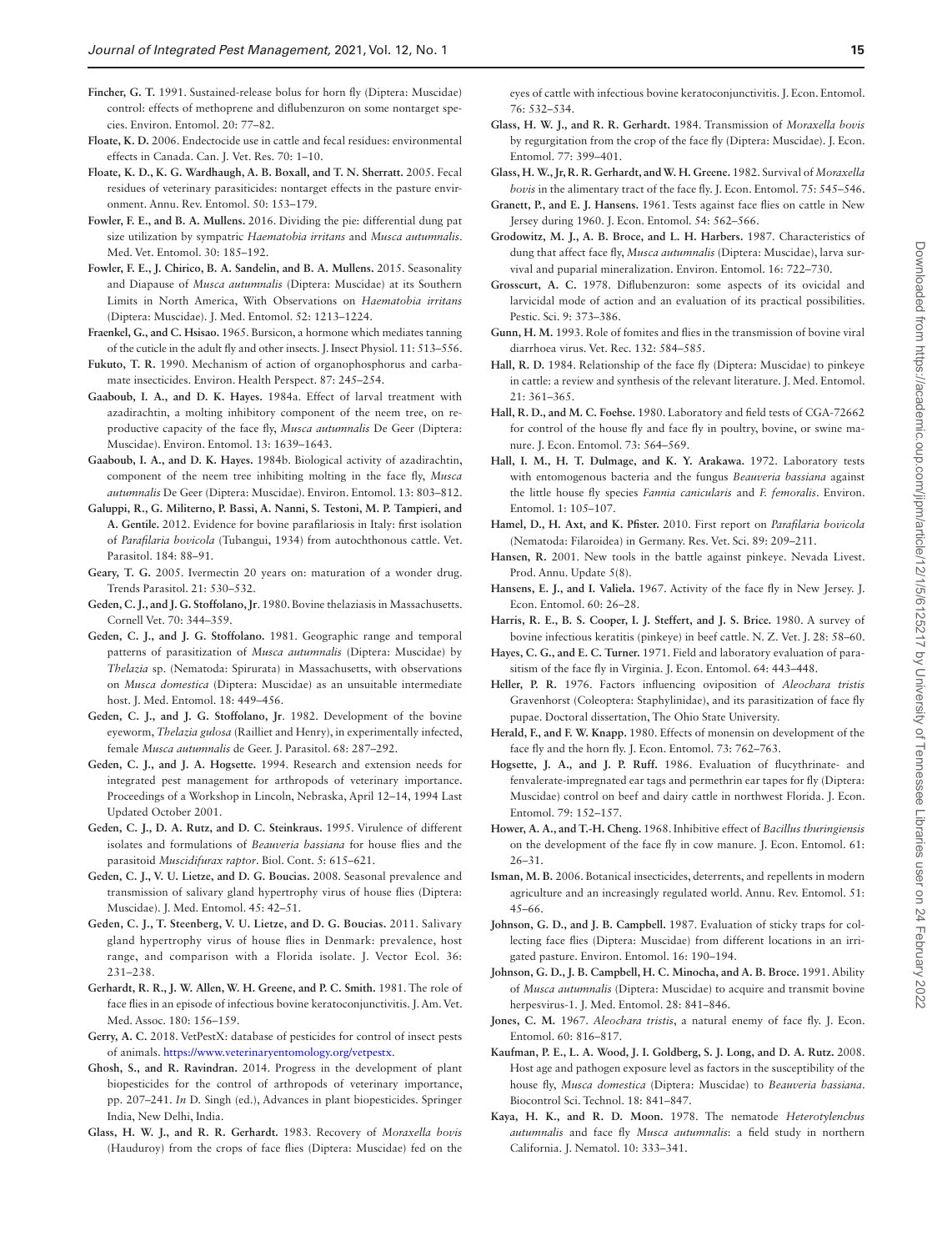- <span id="page-15-31"></span>**Kaya, H. K., R. D. Moon, and P. L. Witt.** 1979. Influence of the nematode, *Heterotylenchus autumnalis*, on the behavior of face fly, *Musca autumnalis*. Environ. Entomol. 8: 537–540.
- <span id="page-15-17"></span>**Kearns, C. W.** 1956. The mode of action of insecticides. Ann. Rev. Entomol. 1: 123–148.
- <span id="page-15-15"></span>**Kessler, H., and E. U. Balsbaugh.** 1972. Succession of adult Coleoptera in bovine manure in east central South Dakota. Ann. Entomol. Soc. Am. 65: 1333–1336.
- <span id="page-15-22"></span>**Khater, H. F.** 2012. Prospects of botanical biopesticides in insect pest management. Pharmacologia. 3: 641–656.
- <span id="page-15-13"></span>**Kienitz, M. J., B. J. Heins, and R. D. Moon.** 2018. Evaluation of a commercial vacuum fly trap for controlling flies on organic dairy farms. J. Dairy Sci. 101: 4667–4675.
- <span id="page-15-43"></span>**Kim, Y., E. S. Krafsur, T. B. Bailey, and S. Zhao.** 1995. Mode of inheritance of face fly diapause and its correlation with other developmental traits. Ecol. Entomol. 20: 359–366.
- <span id="page-15-23"></span>**Klimaszewski, J.** 1984. A revision of the genus *Aleochara* Gravenhorst of America North of Mexico (Coleoptera: Staphylinidae, Aleocharinae). Mem. Entomol. Soc. Canada. 129: 3–211.
- <span id="page-15-25"></span>**Klimaszewski, J., and F. Génier.** 1987. A revision of the genus *Aleochara* Gravenhorst of America north of Mexico (Coleoptera: Staphylinidae, Aleocharinae). Supplement 4. New distribution data and description of two new species. The Coleopterists' Bulletin, 241–248.
- <span id="page-15-36"></span>**Knapp, F. W., and F. Herald.** 1981. Face fly and horn fly reduction on cattle with fenvalerate ear tags. J. Econ. Entomol. 74: 295–296.
- <span id="page-15-37"></span>**Knapp, F. W., and F. Herald.** 1982. Congenitally induced mortality in face flies (Diptera: Muscidae) following adult exposure to diflubenzuron-treated surfaces. J. Med. Entomol. 19: 191–194.
- <span id="page-15-38"></span>**Knapp, F. W., and F. Herald.** 1983. Mortality of eggs and larvae of the face fly (Diptera: Muscidae) after exposure of adults to surface treated with BAY SIR 8514 and penfluron. J. Econ. Entomol. 76: 1350–1352.
- <span id="page-15-8"></span>**Knapp, F. W., and F. Herald.** 1984. Effects of application date and selective tagging of cows and calves with fenvalerate ear tags for the control of the horn fly and face fly. J. Agric. Entomol. 1: 58–63.
- <span id="page-15-40"></span>**Knapp, F. W., F. Herald, and K. A. Schwinghammer.** 1985. Comparative toxicity of selected insecticides to laboratory-reared and field-collected face flies (Diptera: Muscidae). J. Econ. Entomol. 78: 860–862.
- <span id="page-15-39"></span>**Krafsur, E. S.** 1984. Use of age structure to assess insecticidal treatments of face fly populations, *Musca autumnalis* De Geer (Diptera: Muscidae). J. Econ. Entomol. 77: 1364–1366.
- <span id="page-15-10"></span>**Krafsur, E. S., and C. J. Church.** 1985. Bovine thelaziasis in Iowa. J. Parasitol. 71: 279–286.
- <span id="page-15-2"></span>**Krafsur, E. S., and R. D. Moon.** 1997. Bionomics of the face fly, *Musca autumnalis*. Annu. Rev. Entomol. 42: 503–523.
- <span id="page-15-6"></span>**Krafsur, E. S., and W. C. I. Black.** 1992. Analysis of isozyme loci in the face fly, *Musca autumnalis* De Geer. Biochem. Genet. 30: 625–634.
- <span id="page-15-32"></span>**Krafsur, E. S., C. J. Church, M. K. Elvin, and C. M. Ernst.** 1983. Epizootiology of *Heterotylenchus autumnalis* (Nematoda) among face flies (Diptera: Muscidae) in central Iowa, USA. J. Med. Entomol. 20: 318–324.
- <span id="page-15-4"></span>**Krafsur, E. S., A. L. Rosales, and Y. Kim.** 1999. Age structure of overwintered face fly populations estimated by pteridine concentrations and ovarian dynamics. Med. Vet. Entomol. 13: 41–47.
- <span id="page-15-3"></span>**Krafsur, E. S., R. D. Moon, Y. Kim, and A. L. Rosales.** 1999. Dynamics of diapause recruitment in populations of the face fly, *Musca autumnalis*. Med. Vet. Entomol. 13: 337–348.
- <span id="page-15-29"></span>**Labib, I. M., and M. Rady.** 2001. Application of *Bacillus thuringiensis* in poultry houses as a biological control agent against the housefly, *Musca domestica* sorbens. J. Egypt. Soc. Parasitol. 31: 531–544.
- <span id="page-15-30"></span>**Lecuona, R. E., M. Turica, F. Tarocco, and D. C. Crespo.** 2005. Microbial control of *Musca domestica* (Diptera: Muscidae) with selected strains of *Beauveria bassiana*. J. Med. Entomol. 42: 332–336.
- <span id="page-15-16"></span>**Legner, E. F.** 1978. Natural enemies imported in California for the biological control of face fly, *Musca autumnalis* De Geer, and horn fly, *Haematobia irritans* (L.), pp. 77–79. *In* Proceedings and papers of the Forty-sixth Annual Conference of the California Mosquito and Vector Control Association, Inc., January 29-February 1, 1978, held at the Ahwahnee Hotel, Yosemite, California. CMVCA Press.
- <span id="page-15-26"></span>**Lietze, V. U., C. J. Geden, P. Blackburn, and D. G. Boucias.** 2007. Effects of salivary gland hypertrophy virus on the reproductive behavior of the housefly, *Musca domestica*. Appl. Environ. Microbiol. 73: 6811–6818.
- <span id="page-15-5"></span>**Loomis, E. C., J. R. Anderson, and L. L. Dunning.** 1971. Identification and biology of the face fly. California Agricultural Experiment Station, Extension Service.
- <span id="page-15-7"></span>**Loy, J. D., and B. W. Brodersen.** 2014. *Moraxella* spp. isolated from field outbreaks of infectious bovine keratoconjunctivitis: a retrospective study of case submissions from 2010 to 2013. J. Vet. Diagn. Invest. 26: 761–768.
- <span id="page-15-21"></span>**Lynagh, T., and J. W. Lynch.** 2012. Molecular mechanisms of Cys-loop ion channel receptor modulation by ivermectin. Front. Mol. Neurosci. 5: 1–11.
- <span id="page-15-44"></span>**Mansour, Y. M., and E. S. Krafsur.** 1991. Induction of dominant lethal mutations for control of the facefly, *Musca autumnalis* De Geer. Med. Vet. Entomol. 5: 175–181.
- <span id="page-15-20"></span>**Martin, R. J.** 1997. Modes of action of anthelmintic drugs. Vet. J. 154: 11–34.
- <span id="page-15-9"></span>**Martin, M. S., S. A. Grau, B. W. Rutherford, T. Grandin, and L. N. Edwards-Callaway.** 2019. Survey of cow-calf producer perspectives on management strategies and industry challenges. Part 1: handling practices, and health and industry challenges. Transl. Anim. Sci. 3: 195–203.
- <span id="page-15-19"></span>**Matsumura, F.** 2010. Studies on the action mechanism of benzoylurea insecticides to inhibit the process of chitin synthesis in insects: a review on the status of research activities in the past, the present and the future prospects. Pestic. Biochem. Physiol. 97: 133–139.
- <span id="page-15-24"></span>**Maus, C., B. Mittmann, and K. Peschke.** 1998. Host records of parasitoid *Aleochara* Gravenhorst species (Coleoptera, Staphylinidae) attacking puparia of Cyclorrhapheous Diptera. Mitt. Mus. Nat. Kd. Berl. Entomol. Z. 2: 231–254.
- <span id="page-15-18"></span>**Mayer, R. T., S. M. Meola, D. L. Coppage, and J. R. DeLoach.** 1980. Utilization of imaginal tissues from pupae of the stable fly for the study of chitin synthesis and screening of chitin synthesis inhihitors. J. Econ. Entomol. 73: 76–80.
- <span id="page-15-28"></span>**McClintock, J. T., C. R. Schaffer, and R. D. Sjoblad.** 1995. A comparative review of the mammalian toxicity of *Bacillus thuringiensis*-based pesticides. Pestic. Sci. 45: 95–105.
- <span id="page-15-11"></span>**McGuire, J. U., and R. I. Sailer.** 1962. A method of estimating face fly populations on cattle, Vol. 33. US Department of Agriculture, Agricultural Research Service.
- <span id="page-15-14"></span>**McLintock, J., and K. R. Depner.** 1954. A review of the life-history and habits of the horn fly, *Siphona irritans* (L.)(Diptera: Muscidae). Can. Entomol. 86: 20–33.
- <span id="page-15-0"></span>**Meyer, J. A., C. M. Christensen, and F. W. Knapp.** 1978a. The influence of time of day, bovine manure type, and distance from a barn on the recovery of face fly and house fly pupae. Environ. Entomol. 7: 246–248.
- <span id="page-15-1"></span>**Meyer, J. A., C. M. Christensen, and F. W. Knapp.** 1978b. The influence of various levels of ground ear corn and alfalfa hay in the bovine diet on the development of the face fly. Environ. Entomol. 7: 829–830.
- <span id="page-15-42"></span>**Miller, R. W., and E. C. Uebel.** 1974. Juvenile hormone mimics as feed additives for control of the face fly and house fly. J. Econ. Entomol. 67: 69–70.
- <span id="page-15-41"></span>**Miller, R. W., and J. A. Miller.** 1994. *Pyriproxyfen bolus* for control of fly larvae. J. Agric. Entomol. 11: 39–44.
- <span id="page-15-27"></span>**Miller, R. W., L. G. Pickens, and C. H. Gordon.** 1971. Effect of *Bacillus thuringiensis* in cattle manure on house fly larvae. J. Econ. Entomol. 64(4): 902–903.
- <span id="page-15-33"></span>**Miller, J. A., S. E. Kunz, D. D. Oehler, and R. W. Miller.** 1981. Larvicidal activity of Merck MK-933, an avermectin, against the horn fly, stable fly, face fly, and house fly. J. Econ. Entomol. 74: 608–611.
- **Miller, R. W., R. D. Hall, F. W. Knapp, R. E. Williams, K. E. Doisy, F. Herald, and C. A. Towell.** 1984. Permethrin ear tags evaluated in four states for control of the horn fly and face fly. J. Agric. Entomol. 1: 264–268.
- <span id="page-15-12"></span>**Miller, R. W., L. G. Pickens, and D. M. Nafus.** 1984. Use of white tetrahedral traps and stirofos oral larvicide for area-wide control of the face fly. J. Agric. Entomol. 1: 126–136.
- <span id="page-15-34"></span>**Miller, J. A., F. W. Knapp, R. W. Miller, C. W. Pitts, and J. Weintraub.** 1986. Diflubenzuron bolus for control of fly larvae. J. Agric. Entomol. 3: 48–55.
- <span id="page-15-35"></span>**Miller, R. W., R. D. Hall, R. E. Williams, L. G. Pickens, and K. A. Doisy.** 1991. Diflubenzuron boluses for fly control on dairy cattle. J. Agric. Entomol. 8: 117–126.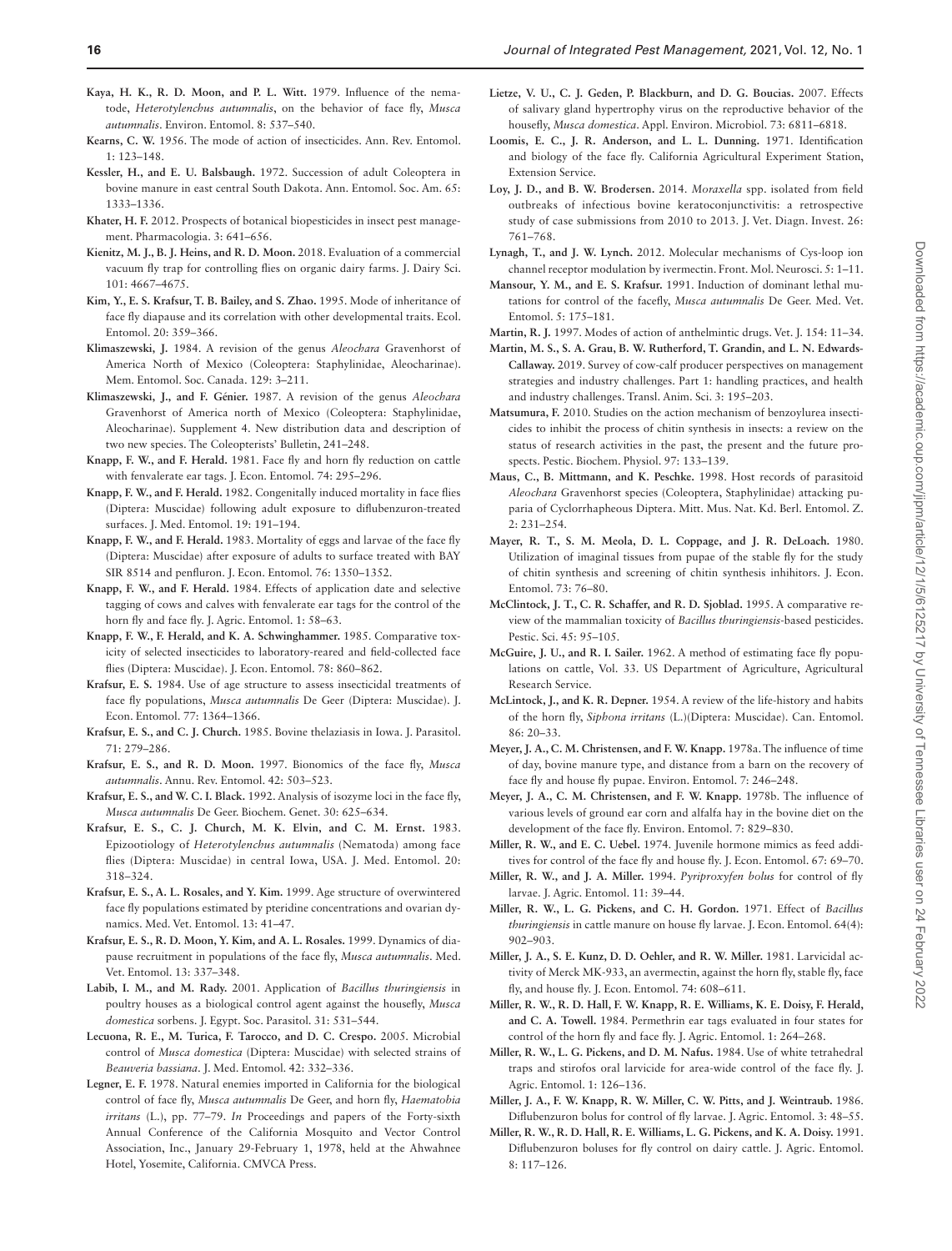<span id="page-16-29"></span>**Miura, T., C. H. Schaefer, R. M. Takahashi, and F. S. I. Mulligan.** 1976. Effects of the insect growth inhibitor, Dimilin, on hatching mosquito eggs. J. Econ. Entomol. 69: 655–658.

- <span id="page-16-33"></span>**Moon, R. D.** 1980. Effects of larval competition on face fly. Environ. Entomol. 9: 325–330.
- <span id="page-16-0"></span>**Moon, R. D.** 1983. Simulating developmental time of preadult face flies (Diptera: Muscidae) from air temperature records. Environ. Entomol. 12: 943–948.
- <span id="page-16-1"></span>**Moon, R. D.** 1986. Structure and validation of FLYPOP: a simulation model of face fly populations, pp. 18–27. *In* J. A. Miller (ed.), Model. Simul. Tools Manag. Vet. Pests. USDA Publ. ARS-46, Washington, DC.
- <span id="page-16-6"></span>**Moon, R. D.** 2019. Muscid flies (Muscidae), pp. 345–368. *In* G. R. Mullen**,**  L. A. Durden (eds.), Medical and Veterinary Entomology. AP Academic Press, San Diego, CA.
- <span id="page-16-35"></span>**Moon, D., and J. Cervenka.** 1991. Arthropods associated with fresh cattle dung pats in Minnesota. J. Kansas Entomol. Soc. 64: 131–145.
- <span id="page-16-39"></span>**Moon, R. D., R. A. Weinzierl, F. W. Knapp, R. W. Miller, and R. D. Hall.** 1991. Date of ear tag application and control of face flies, *Musca autumnalis* De Geer, and horn flies, *Haematobia irritans* (L.), on pastured cattle. J. Agic. Entomol. 8: 199–207.
- <span id="page-16-42"></span>**Morgan, N. O., and L. G. Pickens.** 1978. House flies and other nonbiting flies (Family Muscidae), pp. 72–76. *In* Surveill. Collect. Arthropods Vet. Importance. USDA-Animal and Plant Health Inspection Service.
- <span id="page-16-30"></span>**Mulla, M. S., and T. Su.** 1999. Activity and biological effects of neem products against arthropods of medical and veterinary importance. J. Am. Mosq. Control. Assoc. 15: 133–152.
- <span id="page-16-45"></span>**Mullens, B. A., N. C. Hinkle, R. Trout Fryxell, and K. Rochon.** 2018. Past, present, and future contributions and needs for veterinary entomology in the United States and Canada. Am. Entomol. 64: 20–31.
- <span id="page-16-31"></span>**Nauen, R., R. Slater, T. C. Sparks, A. Elbert, and A. McCaffery.** 2019. IRAC: insecticide resistance and mode-of-action classification of insecticides, pp. 995–1012. *In* Mod. Crop Prot. Compd. John Wiley & Sons, Ltd.
- <span id="page-16-10"></span>**Nayduch, D., R. Trout Fryxell, and P. U. Olafson.** 2019. Molecular tools used in medical and veterinary entomology, pp. 673–694. *In* G. R. Mullen**,** L. A. Durden (eds.), Medical and Veterinary Entomology. Elsevier Inc., San Diego, CA.
- <span id="page-16-32"></span>**Nichols, E., S. Spector, J. Louzada, T. Larsen, S. Amezquita, M. E. Favila, and T. S. R. Network.** 2008. Ecological functions and ecosystem services provided by Scarabaeinae dung beetles. Biol. Conserv. 141(6): 1461–1474.
- <span id="page-16-27"></span>**O'Brien, R. D.** 1963. Binding of organophosphates to cholinesterases. J. Agric. Food Chem. 11: 163–166.
- <span id="page-16-28"></span>**O'Brien, R. D.** 1966. Mode of action of insecticides. Annu. Rev. Entomol. 11: 369–402.
- <span id="page-16-5"></span>**O'Connor, A. M., H. G. Shen, C. Wang, and T. Opriessnig.** 2012. Descriptive epidemiology of *Moraxella bovis*, *Moraxella bovoculi* and *Moraxella ovis* in beef calves with naturally occurring infectious bovine keratoconjunctivitis (Pinkeye). Vet. Microbiol. 155: 374–380.
- **O'Connor, A., V. Cooper, L. Censi, E. Meyer, M. Kneipp, and G. Dewell.**  2019. A 2-year randomized blinded controlled trial of a conditionally licensed *Moraxella bovoculi* vaccine to aid in prevention of infectious bovine keratoconjunctivitis in Angus beef calves. J. Vet. Intern. Med. 33: 2786–2793.
- <span id="page-16-40"></span>**Ode, P. E., and J. G. Matthysse.** 1964. Face fly control experiments. J. Econ. Entomol. 57: 631–636.
- <span id="page-16-22"></span>**Ode, P. E., and J. G. Matthysse.** 1967. Bionomics of the face fly, *Musca autumnalis* DeGeer. Bionomics of the face fly, *Musca autumnalis* DeGeer., (402). 91 pp. New Cornell Univ. Agri. Expt. Station, New York, USA.
- <span id="page-16-37"></span>**Oh, S.-T., J.-K. Kim, S.-Y. Yang, and M.-D. Song.** 2004. Characterization of *Bacillus thuringiensis* having insecticidal effects against larvae of *Musca domestica*. J. Microbiol. Biotechnol. 14: 1057–1062.
- <span id="page-16-14"></span>**Otranto, D., and D. Traversa.** 2005. *Thelazia* eyeworm: an original endo- and ecto-parasitic nematode. Trends Parasitol. 21: 19–22.
- <span id="page-16-13"></span>**Otranto, D., E. Ferroglio, R. P. Lia, D. Traversa, and L. Rossi.** 2003. Current status and epidemiological observation of *Thelazia callipaeda* (Spirurida, Thelaziidae) in dogs, cats and foxes in Italy: a 'coincidence' or a parasitic disease of the Old Continent? Vet. Parasitol. 116: 315–325.
- <span id="page-16-44"></span>**Peck, G. W., H. J. Ferguson, V. P. Jones, S. D. O'Neal, and D. B. Walsh.**  2014. Use of highly sensitive immunomarking system to charactize face

fly (Dipteria; Muscidae) dispersal from cow pats. J. Med. Entomol. 43: 116–122.

- <span id="page-16-24"></span>**Peterson, R. D. I., and H. J. Meyer.** 1978. Trapping technique for male face flies (*Musca autumnalis*). J. Econ. Entomol.1. 71: 40–42.
- <span id="page-16-23"></span>**Pickens, L. G., and A. B. DeMilo.** 1977. Face fly: inhibition of hatch by diflubenzuron and related analogues. J. Econ. Entomol. 70: 595–597.
- <span id="page-16-4"></span>Pickens, L. G., and R. W. Miller. 1980. Biology and control of the face fly, *Musca autumnalis* (Diptera: Muscidae). J. Med. Entomol. 17: 195–210.
- <span id="page-16-25"></span>**Pickens, L. G., R. W. Miller, and J. J. Grasela.** 1977. Sticky panels as traps for *Musca autumnalis*. J. Econ. Entomol. 70: 549–552.
- <span id="page-16-41"></span>**Poindexter, C. E., and T. R. J. Adkins.** 1970. Control of the face fly and the horn fly with self-applicatory dust bags. J. Econ. Entomol. 63: 946–948.
- <span id="page-16-9"></span>**Postma, G. C., J. C. Carfagnini, and L. Minatel.** 2008. *Moraxella bovis* pathogenicity: an update. Comp. Immunol. Microbiol. Infect. Dis. 31: 449–458.
- <span id="page-16-12"></span>**Pusterla, N., J. Bowers, S. Barnum, and J. A. Hall.** 2020. Molecular detection of *Streptococcus equi* subspecies *equi* in face flies (*Musca autumnalis*) collected during a strangles outbreak on a Thoroughbred farm. Med. Vet. Entomol. 34(1): 120–122.
- <span id="page-16-2"></span>**Read, N. R., and R. D. Moon.** 1986. Diapause induction and commitment in face fly, *Musca autumnalis* (Diptera: Muscidae). Environ. Entomol. 15: 669–677.
- <span id="page-16-21"></span>**Rinehart, L., and A. Baier.** 2011. Pasture for organic ruminant livestock: understanding and implementing the National Organic Program (NOP) Pasture Rule. USDA AMS.
- <span id="page-16-3"></span>**Rosales, A. L., E. S. Krafsur, and Y. Kim.** 1994. Cryobiology of the face fly and house fly (Diptera: Muscidae). J. Med. Entomol. 31: 671–680.
- <span id="page-16-36"></span>**Rupes, V., J. Ryba, H. Hanzlova, and J. Weiser.** 1987. The efficiency of betaexotoxin of *Bacillus thuringiensis* on susceptible and resistant house fly, pp. 262–265. *In* J. Olejnicek (ed.), Proceedings of the International Conference on Medical and Veterinary Dipterology.
- <span id="page-16-26"></span>**Rutz, D. A., and J. G. Scott.** 1990. Chapter 18. Susceptibillity of muscoid fly parasitoids to insecticides used in dairy facilities, pp. 247–264. *In* D. A. Rutz **and** R. S. Patterson (eds.), Biocontrol of Arthropods Affecting Livestock and Poultry. Westview Press.
- <span id="page-16-43"></span>**Sabrosky, CW.** 1961. Our first decade with the face fly, *Musca autumnalis.* J. Econ. Entomol. 54: 761–763.
- <span id="page-16-34"></span>**Sanders, D. P., and R. C. Dobson.** 1966. The insect complex associated with bovine manure in Indiana. Ann. Entomol. Soc. Am. 59: 955–959.
- <span id="page-16-17"></span>**Schmidtmann, E. T.** 1985a. Face flies, *Musca autumnalis*, and ear flap behavior in holstein cows. J. Agric. Entomol. 2: 69–72.
- <span id="page-16-20"></span>**Schmidtmann, E. T.** 1985b. The face fly, *Musca autumnalis* De Geer, and aggregation behavior in Holstein cows. Vet. Parasitol. 18: 203–208.
- <span id="page-16-8"></span>Schmidtmann, E. T., and M. E. Valla. 1982. Face-fly pest intensity, flyavoidance behavior (bunching) and grazing time in holstein heifers. App. An. Ethol. 8: 429–438.
- <span id="page-16-18"></span>**Schmidtmann, E. T., and D. R. Berkebile.** 1985. Relationship between numbers of face flies (Diptera: Muscidae) and nearest-neighbor distance among Holstein cows. J. Econ. Entomol. 78: 102–105.
- <span id="page-16-15"></span>Schmidtmann, E. T., M. E. Valla, and L. E. Chase. 1981a. Effect of face flies on grazing time and weight gain in dairy heifers. J. Econ. Entomol. 74: 33–39.
- <span id="page-16-19"></span>Schmidtmann, E. T., M. E. Valla, and L. E. Chase. 1981b. Effect of face flies on grazing time and weight gain in dairy heifers. J. Econ. Entomol. 74: 33–39.
- <span id="page-16-16"></span>**Schmidtmann, E. T., D. Berkebile, R. W. Miller, and L. W. Douglass.** 1984. The face fly (Diptera: Muscidae): effect on Holstein milk secretion. J. Econ. Entomol. 77: 1200–1205.
- <span id="page-16-38"></span>**Scott, T. W., R. W. Miller, and F. W. Knapp.** 1986. Field evaluation of diflubenzuron boluses with and without flucythrinate ear tags for control of horn flies, *Haematobia irritans*, and face flies, *Musca autumnalis*, on pastured cattle. J. Agric. Entomol. 3: 105–113.
- <span id="page-16-11"></span>**Seleem, M. N., S. M. Boyle, and N. Sriranganathan.** 2010. Brucellosis: a re-emerging zoonosis. Vet. Microbiol. 140: 392–398.
- <span id="page-16-7"></span>**Shugart, J. I., J. B. Campbell, D. B. Hudson, C. M. Hibbs, R. G. White, and D. C. Clanton.** 1979. Ability of the face fly to cause damage to eyes of cattle. J. Econ. Entomol. 72: 633–635.